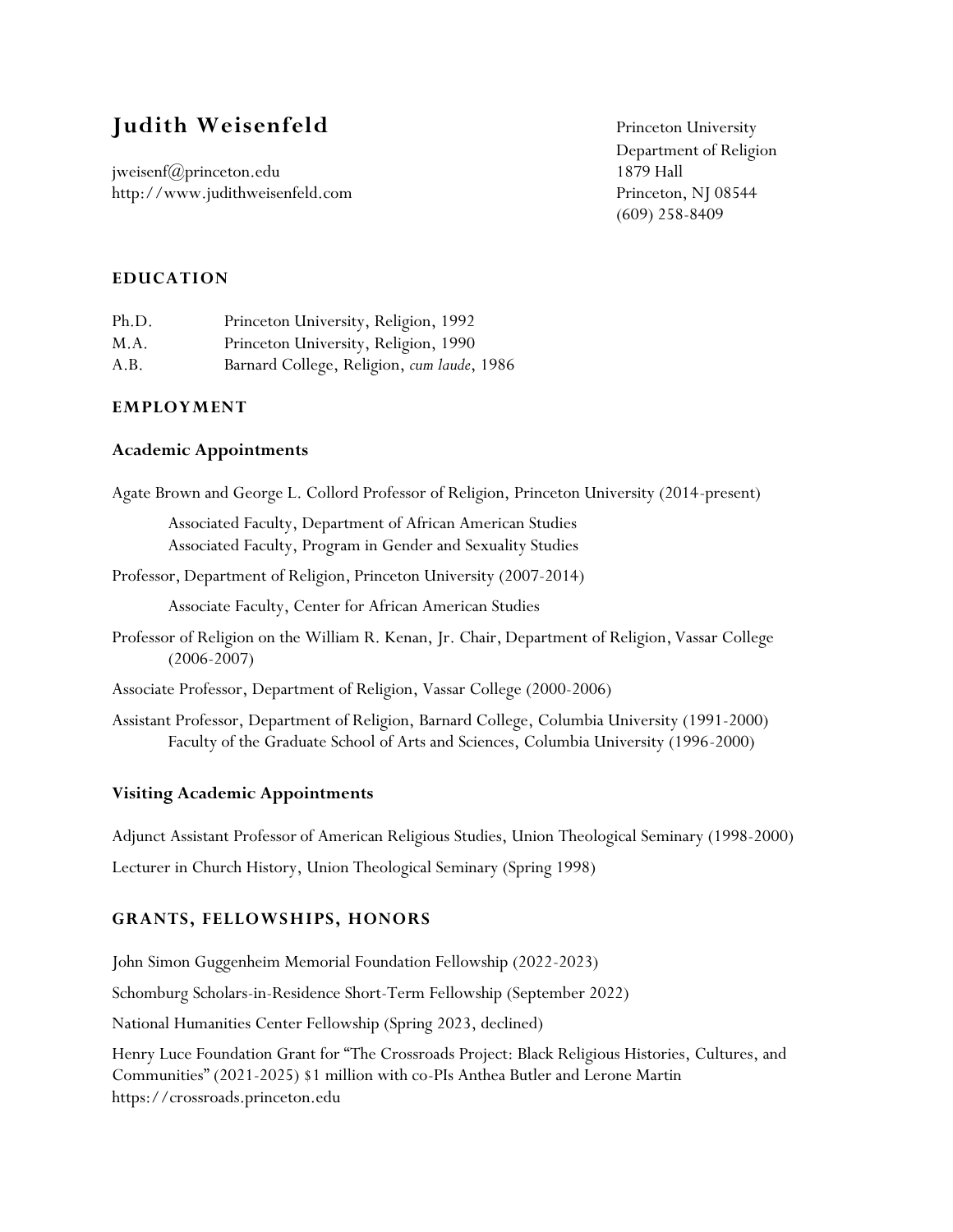Graduate Mentoring Award for the Humanities, Princeton University (2020) Elected Member, American Academy of Arts and Sciences (2019) Elected Fellow, Society of American Historians (2019) National Endowment for the Humanities Faculty Fellowship (2018-2019) Organization of American Historians Distinguished Lecturer (2016-present) American Council of Learned Societies Fellowship (2014-2015) National Endowment for the Humanities Faculty Fellowship (2010-2011) Vassar College Faculty Research Grant, Brink Fund (2006) Vassar College Faculty Research Grant, Dean's Fund (2005) American Academy of Religion, Collaborative Research Grant (2005) for *Catholics in the Movies*, Colleen McDannell, Project Director Emory University, MARBL (Manuscript, Archives, and Rare Book Library) Research Grant (2003) Faculty Research Fellow, Institute for the Advanced Study of Religion at Yale (2000-2001) Visiting Fellow, Institute for the Advanced Study of Religion at Yale (1999-2000) American Academy of Religion, Individual Research Grant (2000) for *The North Star: A Journal of African American Religious History* National Endowment for the Humanities Summer Stipend (1997) The Material History of American Religion Project, Funded by the Lilly Endowment (1996-1999) Barnard College Faculty Research Grant (1996) for *The North Star: A Journal of African American Religious History* Ann Whitney Olin Junior Faculty Fellow, Barnard College (1993-1996) The Fund for Theological Education Black Doctoral Scholars Award (1990-1991)

Ford Foundation Predoctoral Fellowship for Minorities (1987-1990)

# **PUBLICATIONS**

## **Books**

*New World A-Coming: Black Religion and Racial Identity during the Great Migration* (New York University Press, 2016)

Winner of the 2017 Albert J. Raboteau Book Prize for the Best Book in Africana Religions

*Hollywood Be Thy Name: African American Religion in American Film, 1929-1949* (University of California Press, 2007)

*African American Women and Christian Activism: New York's Black YWCA, 1905-1945* (Harvard University Press, 1997)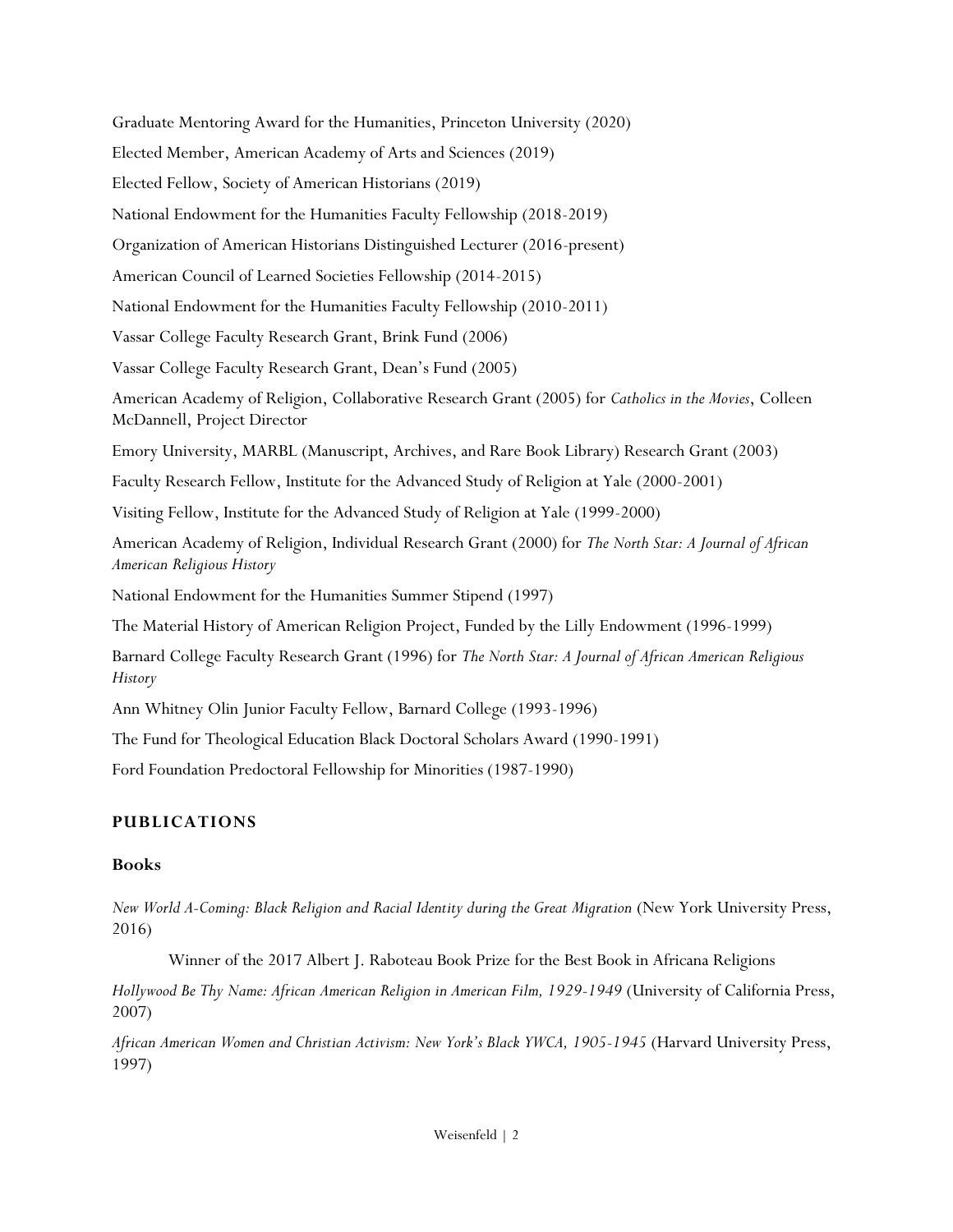*This Far by Faith: Readings in African American Women's Religious Biography*, edited with Richard Newman (Routledge, 1996)

# **Articles and Book Chapters**

"The Power of Presence and the Presence of Power," *Double Exposure: Religion* (National Museum of African American History and Culture, forthcoming)

"Foreword," *Vernacular Religion*: *Collected Essays of Leonard Primiano* (NYU Press, forthcoming)

"An Archive of Religio-Racial Identity," *Material Religion* 17: 2 (2021): 263-265

"The House We Live In: Religio-Racial Theories and the Study of Religion," in Roundtable: "Religio-Racial Identity" as Challenge and Critique, *Journal of the American Academy of Religion* 88:2 (June 2020): 440-459

"A Rare Human Document": LoBagola's African American Humbug Religion," *American Religion* 1:1 (Fall 2019): 27-48

"Framing the Nation: Religion, Film, and American Belonging," *The Journal of Mormon History* 45:2 (April 2019): 23-48

"Religion and Spirituality: Introduction," in *New Perspectives on the Black Intellectual Tradition*, Keisha N. Blain, Christopher Cameron, Ashley D. Farmer, eds. (Northwestern University Press, 2018), 79-82

"*New World A-Coming*: An Author's Response," Roundtable on *New World A-Coming: Black Religion and Racial Identity during the Great Migration*, *Journal of Africana Religions* 6:2 (2018): 308-15

"Race, Religion, and Documentary Film," in *The Oxford Handbook of Religion and Race in American History*, eds., Kathryn Gin Lum and Paul Harvey, eds. (Oxford University Press, 2018), 288-303

"'Real True Buds': Celibacy and Same-Sex Desire in Father Divine's Peace Mission Movement," in Gillian A. Frank, Bethany Moreton, and Heather White, eds., *Devotions and Desires: Histories of Sexuality and Religion in the Twentieth Century United States* (University of North Carolina Press, 2018), 90-112

Honorable Mention, 2015 LGBT Religious Archives Network History Award

"Religion in African American History," *Oxford Research Encyclopedia of American History*, ed., Jon Butler (March 2015)

<http://americanhistory.oxfordre.com/view/10.1093/acrefore/9780199329175.001.0001/acrefore-9780199329175-e-24>

"Spiritual Complexions: On Race and the Body in the Moorish Science Temple of America," in Sally Promey, ed., *Sensational Religion: Sense and Contention in Material Practice* (Yale University Press, 2014), 413- 428

"On Not Being Jewish . . . and Other Lies," roundtable on Eliza Slavet, *Racial Fever: Freud and the Jewish Question* in *Soundings: An Interdisciplinary Journal* 96:1 (2013): 3-11

"Invisible Women: On Women and Gender in the Study of African American Religious History," *Journal of Africana Religions* 1:1 (2013): 133-149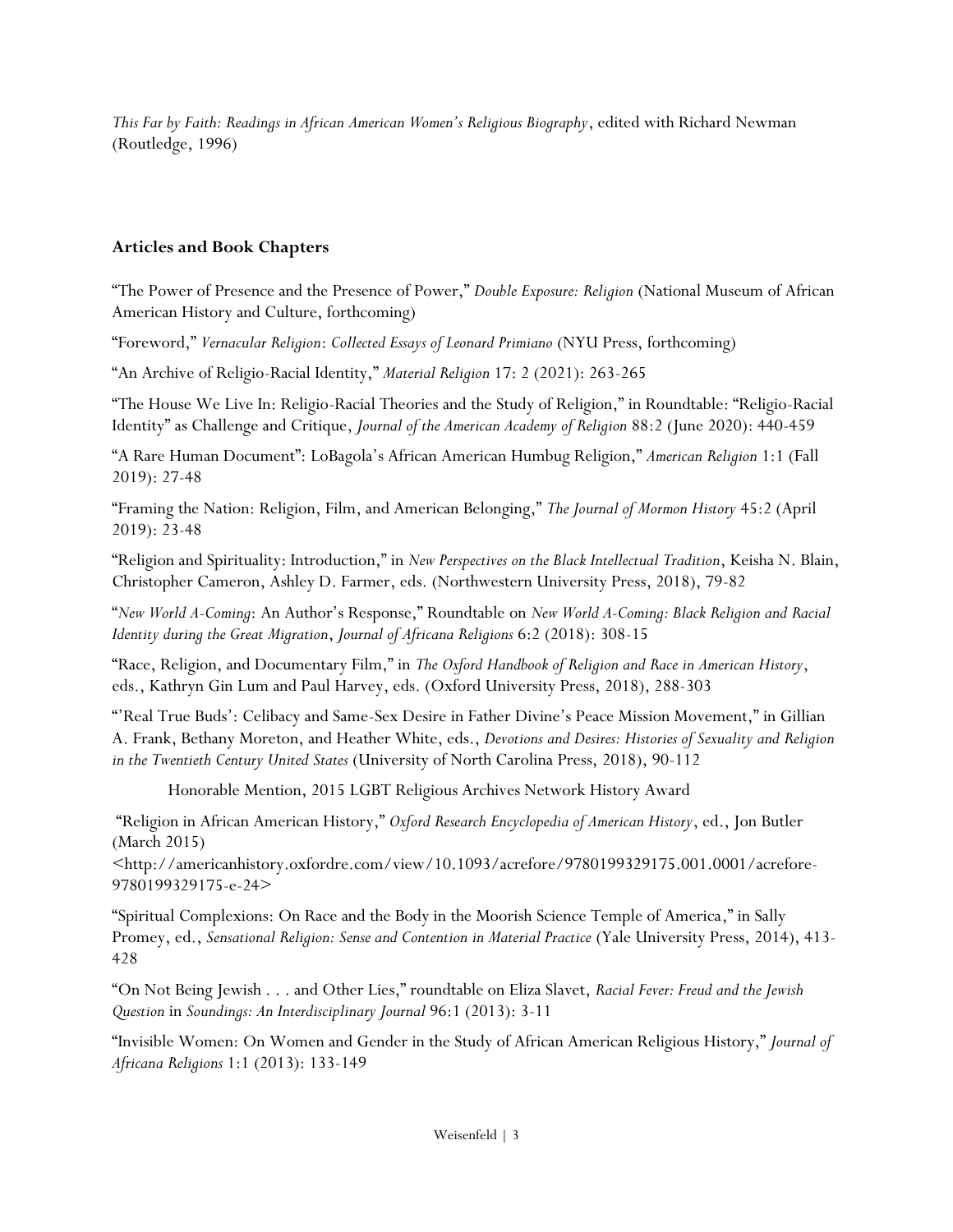"'The Secret at the Root': Performing African American Religious Modernity in Hall Johnson's *Run, Little Chillun*," *Religion and American Culture* 21:1 (Winter 2011): 39-79

"Film," *Blackwell Companion to Religion in America*, ed. Philip Goff (Blackwell Publishing, 2010), 131-147

Forum on "Whiteness" and American Religion in, *Religion and American Culture* 19:1 (Winter, 2009): 27-35

"The Silent Social Problem Film: *Regeneration* (1915)," in Colleen McDannell, ed., *Catholics in the Movies* (Oxford University Press, 2007), 33-58

"Truths that Liberate the Soul: Eva Jessye and the Politics of Religious Performance," in R. Marie Griffith and Barbara D. Savage, eds., *Women and Religion in the African Diaspora: Knowledge, Power, and Performance* (Johns Hopkins University Press, 2006), 222-244

"Universal in Spirit, Local in Character: The Riverside Church and New York City," in Peter J. Paris, James Hudnut-Beumler, John W. Cook, Lawrence Mamiya, Nora Tubbs Tisdale, Judith Weisenfeld, *The History of the Riverside Church in the City of New York* (New York University Press, 2004), 179-240

"Projecting Blackness: African-American Religion in the Hollywood Imagination," in Henry Goldschmidt and Elizabeth McAlister, eds., *Race, Nation and Religion in the Americas* (Oxford University Press, 2004), 305-327; Reprinted in Jolyon Mitchell and S. Brent Plate, eds., *The Religion and Film Reader* (Routledge, 2007)

"'My Story Begins Before I Was Born': Myth, History, and Power in Julie Dash's *Daughters of the Dust*," in S. Brent Plate, ed., *Representing Religion in World Cinema: Filmmaking, Mythmaking, Culture Making* (Palgrave, 2003), 43-66

"Saturday Sinners and Sunday Saints: The Nightclub as Urban Menace in 1940s Race Movies," in John Giggie and Diane Winston, eds., *Faith in the Market: Religion and The Rise of Urban Commercial Culture* (Rutgers University Press, 2002), 155-176

"Teaching Morality in Race Movies," in Colleen McDannell, ed., *Religions of the United States in Practice* (Princeton University Press, 2001), 131-137

"For the Cause of Mankind: The Bible, Racial Uplift, and Early Race Movies," in Vincent Wimbush, ed., *African Americans and the Bible: Sacred Text and Social Texture* (Continuum, 2000), 728-742

"Difference as Evil," in Quinton Hosford Dixie and Cornel West, eds., *The Courage to Hope: From Black Suffering to Human Redemption* (Beacon Press 1999), 86-102

"On Jordan's Stormy Banks: Margins, Centers, and Bridges in African-American Religious History," Harry Stout and Darryl G. Hart, eds., *New Directions in American Religious History* (Oxford University Press, 1997), 417-444

"For Rent: 'Cabin in the Sky': Race, Religion, and Representational Quagmires in American Film," *Semeia* 74 (1996): 147-165; Reprinted in Cornel West and Eddie S. Glaude, Jr., eds., *African American Religious Thought: An Anthology* (Westminster John Knox, 2003)

"The Harlem YWCA and the Secular City, 1905-1945," *Journal of Women's History* 6 (Fall 1994):62-78

"'Who Is Sufficient for These Things?' Sara G. Stanley and the American Missionary Association," *Church History* 60:4 (December 1991):493-507

# **Journals Edited**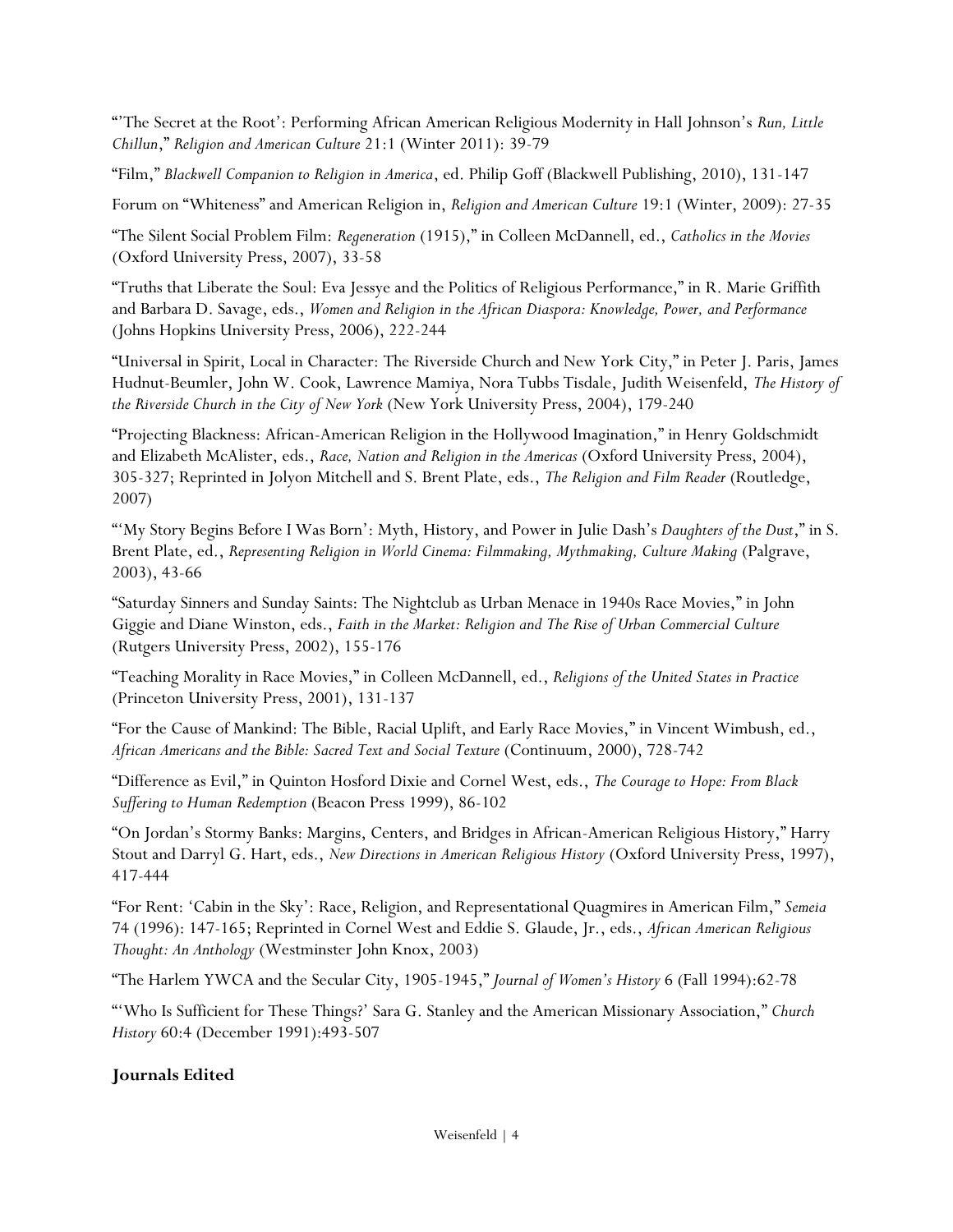*Religion & American Culture: A Journal of Interpretation* (Co-Editor, 2016-2021)

*The North Star: A Journal of African American Religious History* (Founder; Editor, 1997-2005)

*Signs: Journal of Women in Culture and Society* 24: 4 (Summer 1999) on "Institutions, Regulation, and Social Control," co-editor of special issue with Priscilla Wald and Christine DiStefano

## **Works-in-Progress**

Book: "Spiritual Madness: American Psychiatry, Race, and Black Religions"

Article: "Black Lightning Strikes: Racialized Religion and the Origins of 'Cult Deprogramming' in the United States"

## **Other Publications**

"Tuning the Religio-Racial Minds," in Out There: Perspectives on the Study of Black Metaphysical Religion, The Immanent Frame, March 25, 2022

<https://tif.ssrc.org/2022/03/25/tuning-the-religio-racial-mind/>

"Black Religions in the American Public Square," in *Faith and the American Insurrection*, Berkley Forum, Berkley Center for Religion, Peace & World Affairs, February 3, 2021 <https://berkleycenter.georgetown.edu/posts/faith-and-the-american-insurrection>

"Space, Place," in A Universe of Terms, The Immanent Frame, February 28, 2020 <https://tif.ssrc.org/2020/02/28/space-place-weisenfeld/>

"New Religious Movements Embodied," *Proceedings: Sixth Biennial Conference on Religion and American Culture*, Center for the Study of American Religion, Indiana University-Purdue University Indianapolis, (June 2019), 49-51

"For His People: James H. Cone and Black Theology," *Black Perspectives*, September 3, 2018 < https://www.aaihs.org/for-his-people-james-h-cone-and-black-theology/>

"Writing a New History of Black Religion: An Author's Response," September 30, 2017, Online Roundtable on *New World A-Coming: Black Religion and Racial Identity during the Great Migration*, featuring Rhon Manigault-Bryant, Emily Clark, Chernoh Sesay, Jr., Danielle Brune Sigler, and Tisa Wenger, *Black Perspectives* < http://www.aaihs.org/writing-a-new-history-of-black-religion-an-authors-response/>

"Religion on Display at the National Museum of African American History and Culture," *Sacred Matters: Religious Currents in Culture*, January 3, 2017 <https://sacredmattersmagazine.com/religion-on-display-atthe-national-museum-of-african-american-history-and-culture/>

"A Dreadful and Improbable Creature: Race, Aesthetics, and the Burdens of Greatness," *Sacred Matters: Religious Currents in Culture* roundtable on The Birth of a Nation at 100, April 21, 2016. < https://sacredmattersmagazine.com/a-dreadful-and-improbable-creature-race-aesthetics-and-theburdens-of-greatness/>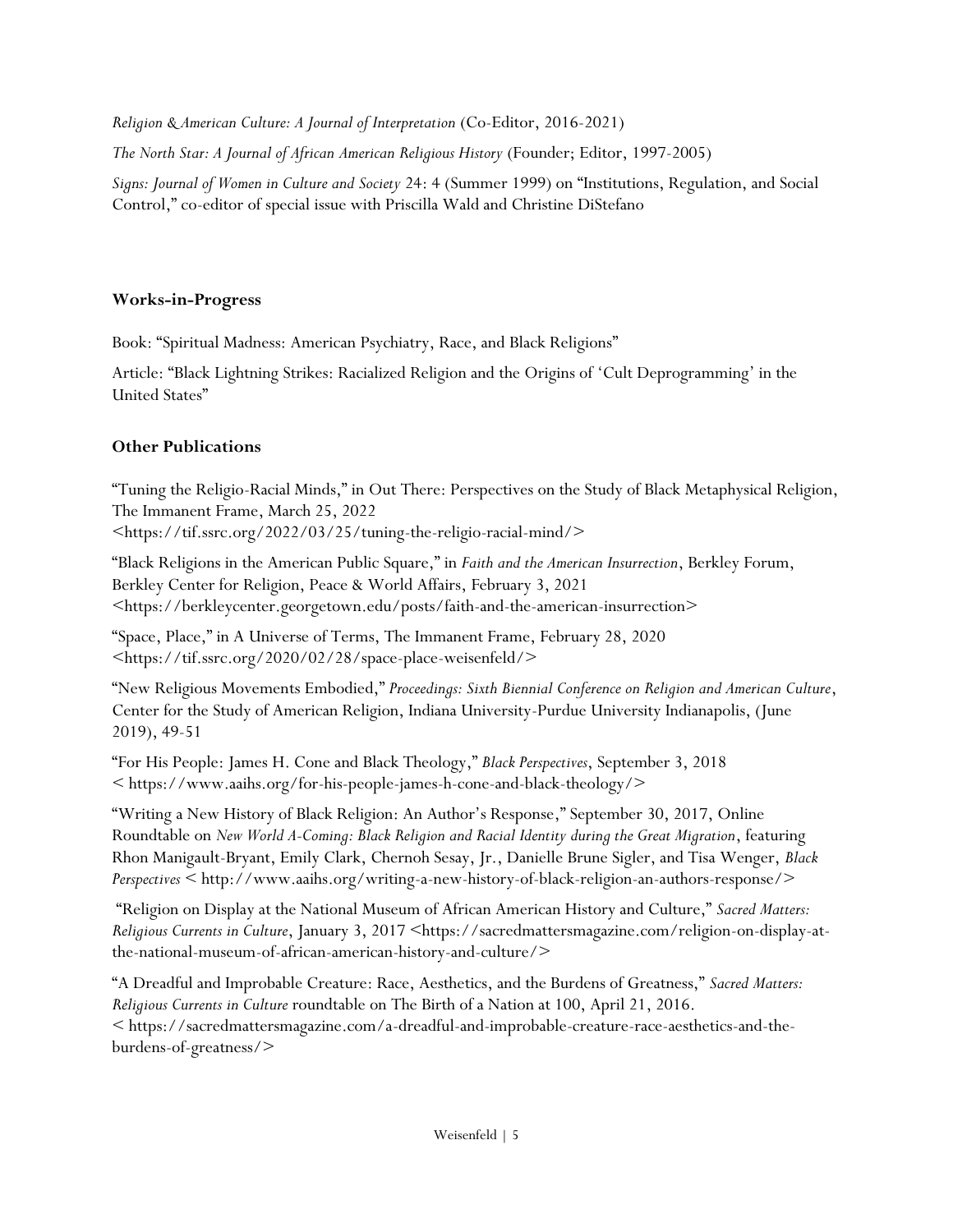"Religious Cultures Under the Radar: Jews of African Descent," *Sacred Matters: Religious Currents in Culture*, December 30, 2015 < https://sacredmattersmagazine.com/religious-cultures-under-the-radar-jews-ofafrican-descent/>

"Whither New Religious Movements," *Proceedings: Fourth Biennial Conference on Religion and American Culture*, Center for the Study of American Religion, Indiana University-Purdue University Indianapolis, (June 2015), 20-22

"Post-Racial America? The Tangle of Race, Religion, and Citizenship," *Religion & Politics*, October 24, 2012 <http://religionandpolitics.org/2012/10/24/post-racial-america-the-tangle-of-race-religion-andcitizenship/>

"Happy S. Love," freq.uenci.es: a collaborative genealogy of spirituality, October 26, 2011

Contributions to TRANS/MISSIONS: Media, Culture, Religion, Society <www.trans-missions.org>

"The Ephemera of Commemoration," September 9, 2011 "Leiby Kletzky and Religious 'Otherness,' August 17, 2011 "Tabloid Religion," August 1, 2011 "Covering Black Religion and Sexuality," June 2, 2011 "News at 10: Local Stories, Big Picture," November 17, 2010 "GLBT Coverage: It Could Be Better," October 11, 2010 "The Sherrod Effect, Then and Now," September 9, 2010 "Gleek Religion," April 19, 2010 "Fighting With a Camera," March 25, 2010 "Playing Indian," February 8, 2010 "What's Love Got to Do With It?" December 17, 2009 "Disney's Voodoo Princess," November 6, 2009

"Daniel L. Haynes," *African American National Biography*, eds., Henry Louis Gates and Evelyn Brooks Higginbotham (Oxford University Press, 2008)

"Christianity in Film," *Encyclopedia of African-American Culture and History: The Black Experience in the Americas*, second edition, Colin Palmer, Editor-in-Chief (Macmillan Reference, 2006), 463-467; and reprints of 15 entries from the first edition

"Women, Religion and Film," *Encyclopedia of Women and Religion in North America*, eds., Rosemary Skinner Keller and Rosemary Radford Ruether (Indiana University Press, 2006), 1010-1017

"Film," *Religion and American Cultures: An Encyclopedia of Traditions, Diversity, and Popular Expressions*, eds., Gary Laderman and Luis León (ABC-CLIO, 2003), 450-454

"Teaching Religion and Film," American Academy of Religion, *Spotlight on Teaching* 18:3 (May 2003), v

"Reflections on Online Publishing in Religious Studies," *Bulletin of the Council of Societies for the Study of Religion* 31:3 (November 2002), 94-96

"Saints on a Safety Pin," *CultureFront*, Special section on Catholicism in America, (Fall / Winter 1999), 47- 48

"Reading Film for Religion, Race, and Gender," *Material History of American Religion News* (Winter 1999): 1- 5

Entries (31) for *Encyclopedia of African American Culture and History*, ed. Cornel West and Jack Salzman (New York: Macmillan Publishing, 1996)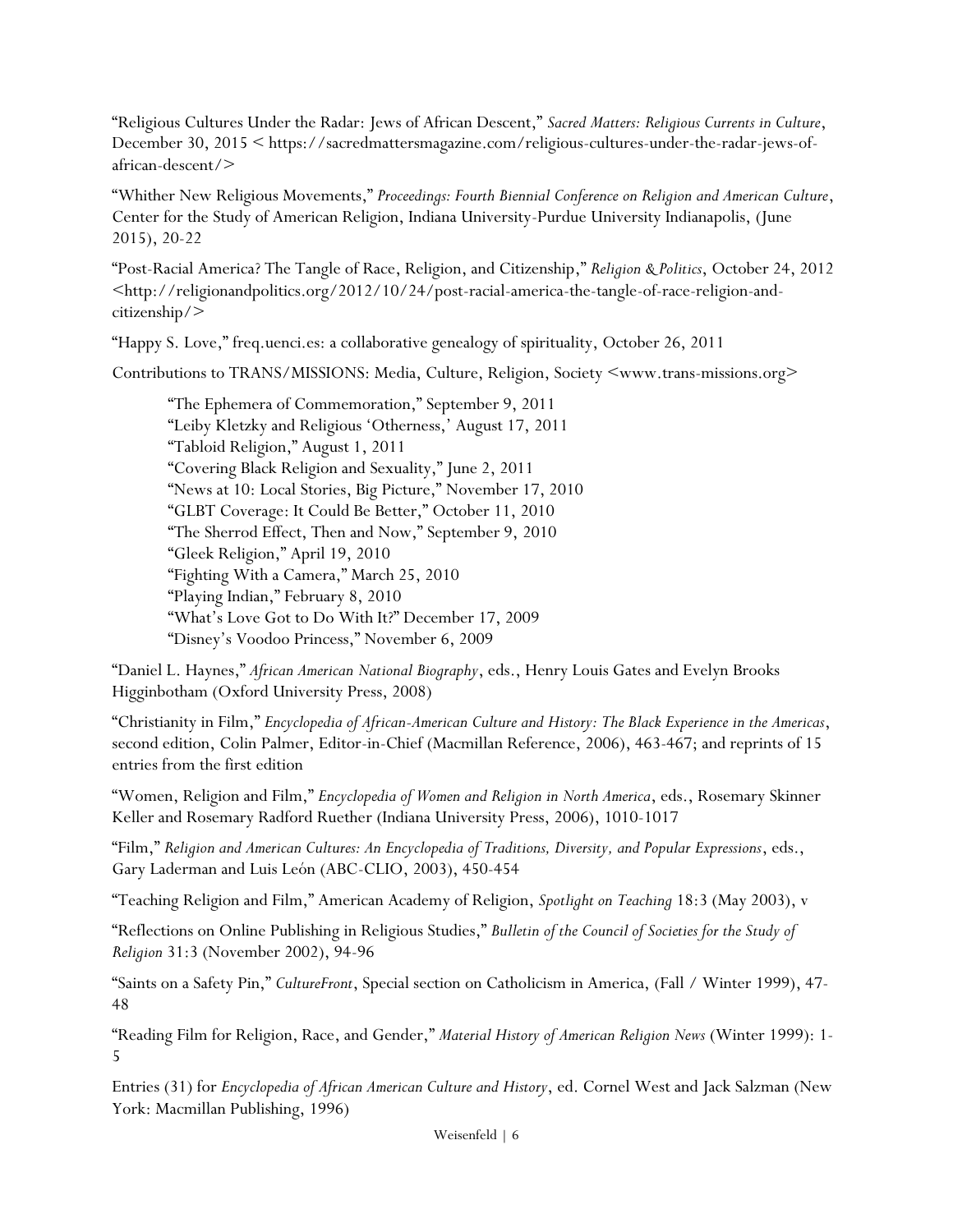"Harlem YWCA" in Kenneth T. Jackson, Editor-in Chief, *Encyclopedia of New York City* (New Haven: Yale University Press, 1995), 528

"Emma Ransom" in Jessie Carney Smith, editor, *Notable Black American Women II* (Gale Research, 1995), 540-543

"Emma S. Ransom" and "Cecelia Cabaniss Saunders," in *Black Women in America: An Historical Encyclopedia*, ed. Darlene Clark Hine (Brooklyn, NY: Carlson Publishing, 1993), 963-964; 1010

# **Book Reviews**

Jacob S. Dorman, *The Princess and the Prophet: The Secret History of Magic, Race, and Moorish Muslims in America* for *The Journal of African American History* (forthcoming)

Bruce D. Haynes, *The Soul of Judaism: Jews of African Descent in America* (NYU, 2018) for *American Religion* 2:1 (Fall 2020): 192-194

Sylvester A. Johnson, *African American Religions, 1500-2000: Colonialism, Democracy, and Freedom* (Cambridge, 2015) for *The Journal of Religion* 97:4 (October 2017): 566-567

Josef Sorett, *Spirit in the Dark: A Religious History of Racial Aesthetics* (Oxford, 2016) for *Public Books*, April 26, 2017 <http://www.publicbooks.org/the-spirit-of-black-modernism/>

William D. Romanowski, *Reforming Hollywood: How American Protestants Fought for Freedom at the Movies* (Oxford, 2012) for *Church History: Studies in Christianity and Culture* 82:4 (December 2013): 1023-1025

Yolanda Pierce, *Hell Without Fires: Slavery, Christianity, and the Antebellum Spiritual Narrative* (Florida, 2005); Nick Salvatore, *Singing in a Strange Land: C.L. Franklin, the Black Church, and the Transformation of America* (Little Brown, 2005); Marla F. Frederick, *Between Sundays: Black Women and Everyday Struggles of Faith* (California, 2003) for *African American Review* 42: 2 (2008): 360-363

Marie W. Dallam, *Daddy Grace: A Celebrity Preacher and His House of Prayer* (NYU, 2007) for *The Journal of American History* (September 2008): 599

Nancy Marie Robertson, *Christian Sisterhood, Race Relations, and the YWCA, 1906-46* (Illinois, 2007) for *Church History: Studies in Christianity and Culture* 77:2 (June 2008): 501-503

Terry Lindvall, *Sanctuary Cinema: Origins of the Christian Film Industry* (NYU, 2007) for *Church History: Studies in Christianity and Culture* 76: 4 (December 2007): 869-670

Karin E. Gedge, *Without Benefit of Clergy: Women and the Pastoral Relationship in Nineteenth-Century American Culture* (Oxford Press, 2003) for *The Journal of Religion* 85: 1 (January 2005): 138-139

Tony Carnes and Anna Karpathakis, eds., *New York Glory: Religions in the City* (New York University Press, 2001) and Robert A. Orsi, ed., *Gods of the City: Religion and the American Urban Landscape* (Indiana University Press, 1999) for *Urban Affairs Review* 39:1 (September 2003): 128-131

Andrew M. Manis*, A Fire You Can't Put Out: The Civil Rights Life of Birmingham's Reverend Fred Shuttlesworth* (University of Alabama Press, 1999) for *The American Religious Experience Project* (Winter 2000) [http://are.as.wvu.edu/weisenfeld.htm]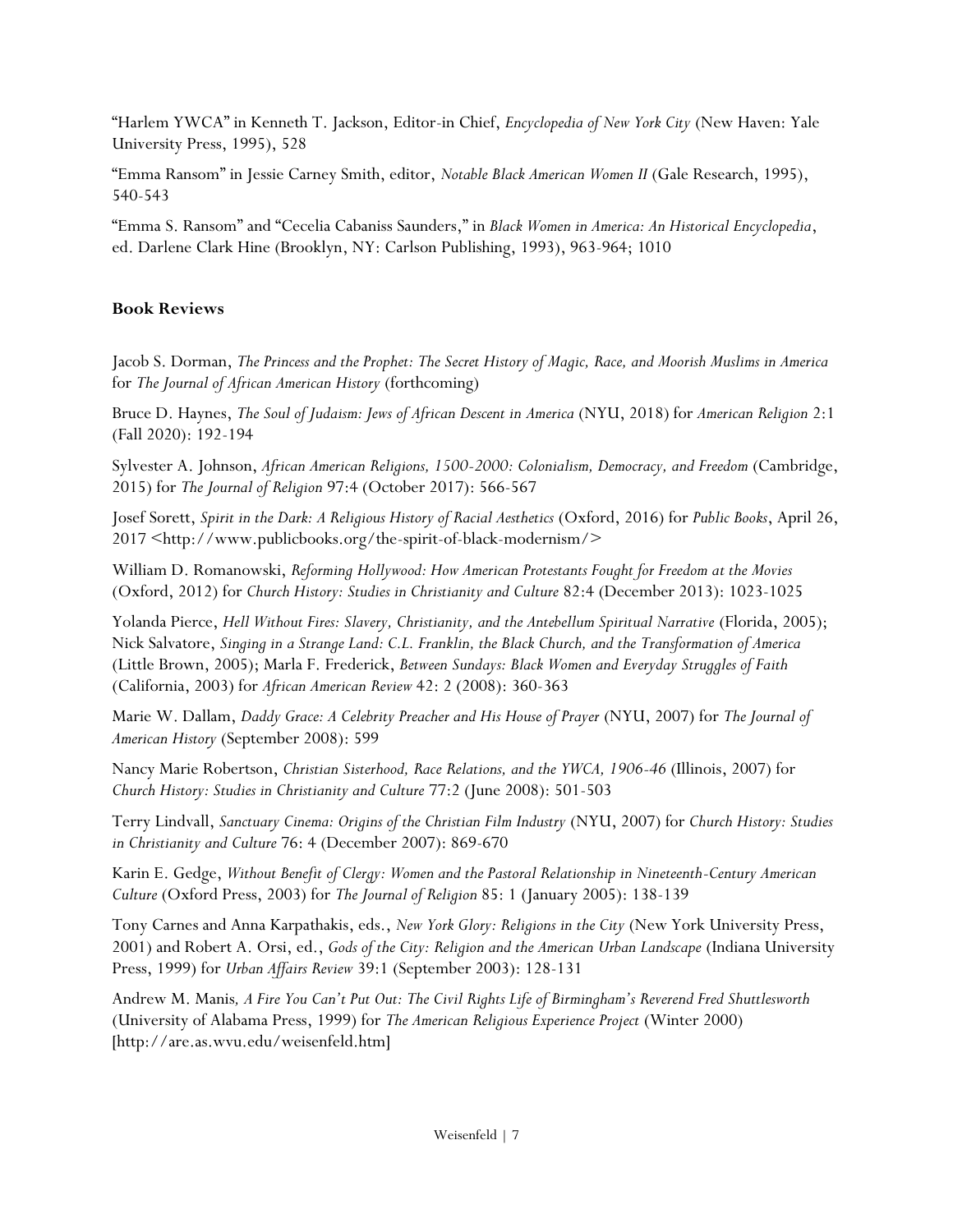Sandy Dwayne Martin, *For God and Race: The Religious and Political Leadership of AMEZ Bishop James Walker Hood* (University of South Carolina Press, 1999) for *Church History: Studies in Christianity and Culture* 69:1 (March 2000): 232-234

Nina Mjagki, *Light in the Darkness: African Americans and the YMCA, 1852-1946* (University of Kentucky Press, 1994) for *The American Historical Review* 104:5 (December 1999): 1704-1705

Milton C. Sernett, *Bound for the Promised Land: African American Religion and the Great Migration* (Duke University Press, 1997) for *Theology Today* 55:3 (October 1998):452-454

Diana L. Eck and the Pluralism Project at Harvard University*, On Common Ground: World Religions in America* (Columbia University Press, 1997) for *The North Star: A Journal of African-American Religious History* (Fall 1998)

Susan Hill Lindley, *You Have Stept out of Your Place: A History of Women and Religion in America* (Westminster John Knox, 1996) for *Journal of the American Academy of Religion* 65:4 (Winter 1997): 905-907

Evelyn Brooks Higginbotham, *Righteous Discontent: The Women's Movement in the Black Baptist Church, 1880- 1920* (Harvard University Press, 1993) for *Evangelical Studies Review* 11:1 (Spring 1994)

C. Eric Lincoln and Lawrence Mamiya*, The Black Church in the African American Experience* (Duke University Press, 1990) for *Gateway Heritage*, Missouri Historical Society (Spring 1992)

### **PROFESSIONAL ACTIVITY**

Panelist on Grants Selection Committee, American Rescue Plan, National Endowment for the Humanities (2021)

Editorial Board Member, *American Religion* (2019-present)

Jury Member, Research Grants Jury, American Academy of Religion (2016-2019)

Editorial Advisory Board Member, Africana Religions Series, Penn State University Press (2015-present)

Panelist on Grants Selection Committee, Faculty Fellowships, National Endowment for the Humanities (2013)

Editorial Board Member, *Journal of Africana Religions* (2011-present)

Jury Member, Historical Studies Book Award*,* American Academy of Religion (2008-2011)

Curator of poster exhibit, *Saturday Sinners and Sunday Saints: Black Religion in Film*, for The Separate Cinema Archive

Editorial Board, *Religion and American Culture* (2008-2016)

Steering Committee, Afro-American Religious History Group of the American Academy of Religion (2007- 2010)

Peer Reviewer, American Council of Learned Societies Fellowship Program (2005; 2007; 2008)

American Studies Association Crossroads Advisory Board (2005-2008)

Steering Committee, Religion and Popular Culture Group of the American Academy of Religion (2005- 2009)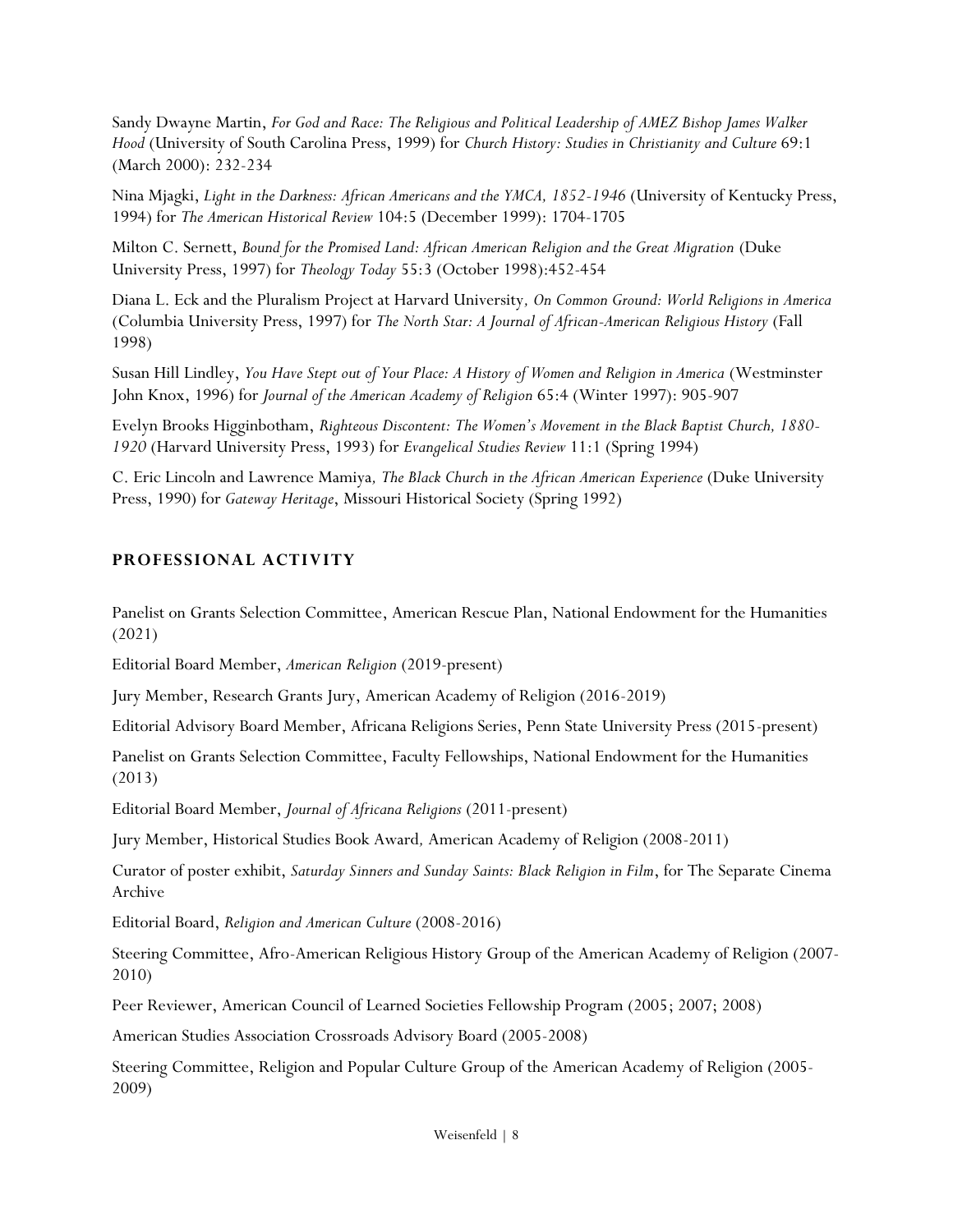Editorial Board Member, *Journal of the American Academy of Religion* (2005-2010)

Seminar Leader, Young Scholars in American Religion Program, Center for the Study of Religion and American Culture, Indiana University-Purdue University Indianapolis (2005-2006)

Jury Member, Annual Best Paper Prize Committee, Religion and American Culture Caucus, American Studies Association (2004)

Panelist on Grants Selection Committee, Division of Public Programs, National Endowment for the Humanities (2003)

Co-Chair, Steering Committee of the North American Religions Section of the American Academy of Religion (1999-2002)

Panelist on Grants Selection Committee, Humanities Focus Grants, National Endowment for the Humanities (2001)

Steering Committee of the North American Religions Section of the American Academy of Religion (1996- 1999)

Chair, Columbia University Seminar on Religion in America (1998-1999)

Advisory Board Member, African Americans and the Bible Project, Union Theological Seminary (1997- 1999)

Steering Committee Member, Women and Twentieth-Century Protestantism Project (1996-1998)

Co-Chair, Steering Committee of the Afro-American Religious History Group of the American Academy of Religion (1992-1994)

Co-Convener of the Northeast Seminar for the Study of Black Religion (1992-1994)

Reviewer of manuscripts for *African American Review*, *Journal of the American Academy of Religion*, *Journal of American History*, *Journal of Women's History*, *Religion and American Culture*, Columbia University Press, Duke University Press, New York University Press, Palgrave, Routledge, Rutgers University Press, Westview Press, University of California Press, University of Chicago Press, University of North Carolina Press, University Press of Florida, University of Tennessee Press

Dissertation Committees: Columbia University (English; History; Religion); Drew University (Religion); General Theological Seminary; Union Theological Seminary

# **CONFERENCES ORGANIZED**

Convener, *Black Religious Studies Working Group*, June 2020 – present

*African American Religious Studies Workshop*, Princeton University, 20-22 February 2020

*Religion and the American Normal*, Princeton University, 9-10 February 2018

*Race and Religion in American History*, Princeton University, 7-8 March 2014

*A Tribute to Odetta*, organized with Judith Casselberry, Princeton University, 9 April 2009

# **CONFERENCE PAPERS, INVITED LECTURES, PANELS**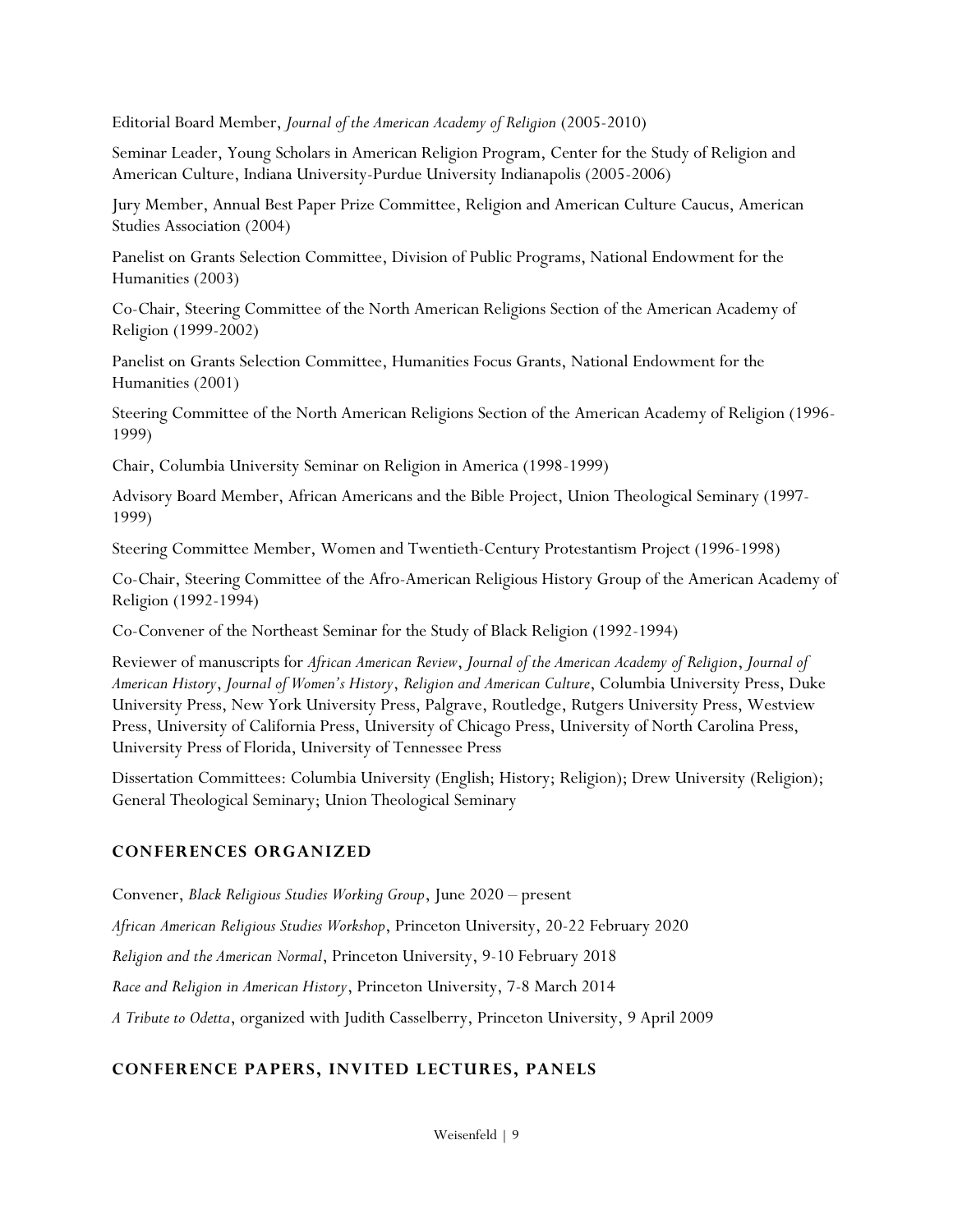Invited Lecture: "Spiritual Madness: Race, Psychiatry, and African American Religions," Western Washington University, 12 April 2022

Invited Lecture: "Spiritual Madness: Race, Psychiatry, and African American Religions," Georgia State University, Somers Lecture, 1 April 2022

Invited Lecture: "Spiritual Madness: Race, Psychiatry, and African American Religions," Boston University, 24 February 2022

Invited Lecture: "Spiritual Madness: Race, Psychiatry, and African American Religions," Haverford College, 21 February 2022

Invited Lecture: "Spiritual Madness: Race, Psychiatry, and African American Religions," Witherspoon Lecture, University of North Carolina, Charlotte, 3 February 2022

Panelist, "The Pathological and Religion in North America," Annual Meeting of the American Academy of Religion, Virtual Meeting, November 2021

Invited Lecture: "Race, Religion, and Black Jewish Identity in the Early Twentieth-Century U.S.," Center for Jewish Studies at Fordham, Jewish Studies and Black Studies in Conversation Series, 12 October 2021

Invited Lecture: "Spiritual Madness: Race, Psychiatry, and African American Religions," Simpson College, Matthew Simpson Lecture, 30 September 2021

Invited Lecture: "Spiritual Madness: Race, Psychiatry and African American Religions," Conrad Wright Lecture, Unitarian Universalist History and Heritage Society, 26 June 2021

Invited Lecture: "Spiritual Madness: Race, Psychiatry and African American Religions," University of Kansas, Department of Religion, 3 May 2021

Invited Lecture: "Spiritual Madness: Race, Psychiatry and African American Religions," University of California at Riverside Religious Studies Colloquium, 29 April 2021

Panelist, "African Identities in the Religious Imagination," The Smith-Chase Lecture in Religious Studies, Elon University, 31, March 2021

Invited Lecture: "'We are the Ethiopian Hebrews, Brothers to the Fair White Jew': Race, Religion, and Jewish Identity in Harlem," Herbert D. Katz Center for Advanced Judaic Studies Series on Jews, Race, and Religion, 25 March 2021

Invited Lecture: "Spiritual Madness: Race, Psychiatry and African American Religions," Louisville Institute Winter Seminar, 20 January 2021

Panelist, Author Meets Critics: Richard W. Newton, Jr., *Identifying Roots: Alex Haley and the Anthropology of Scriptures*, Annual Meeting of the American Academy of Religion, Virtual Meeting, December 2020

Panelist, Women and Publishing, Annual Meeting of the American Academy of Religion, Virtual Meeting, December 2020

Seminar: "Hoodoos and Voodoos: Theories of Black Superstition and Madness," Rothermere American Institute, University of Oxford, 27 October 2020

Organizer and Panelist: "African American Religious History: The State and Future of the Field," Annual Meeting of the American Historical Association and the American Society of Church History, New York City, January 2020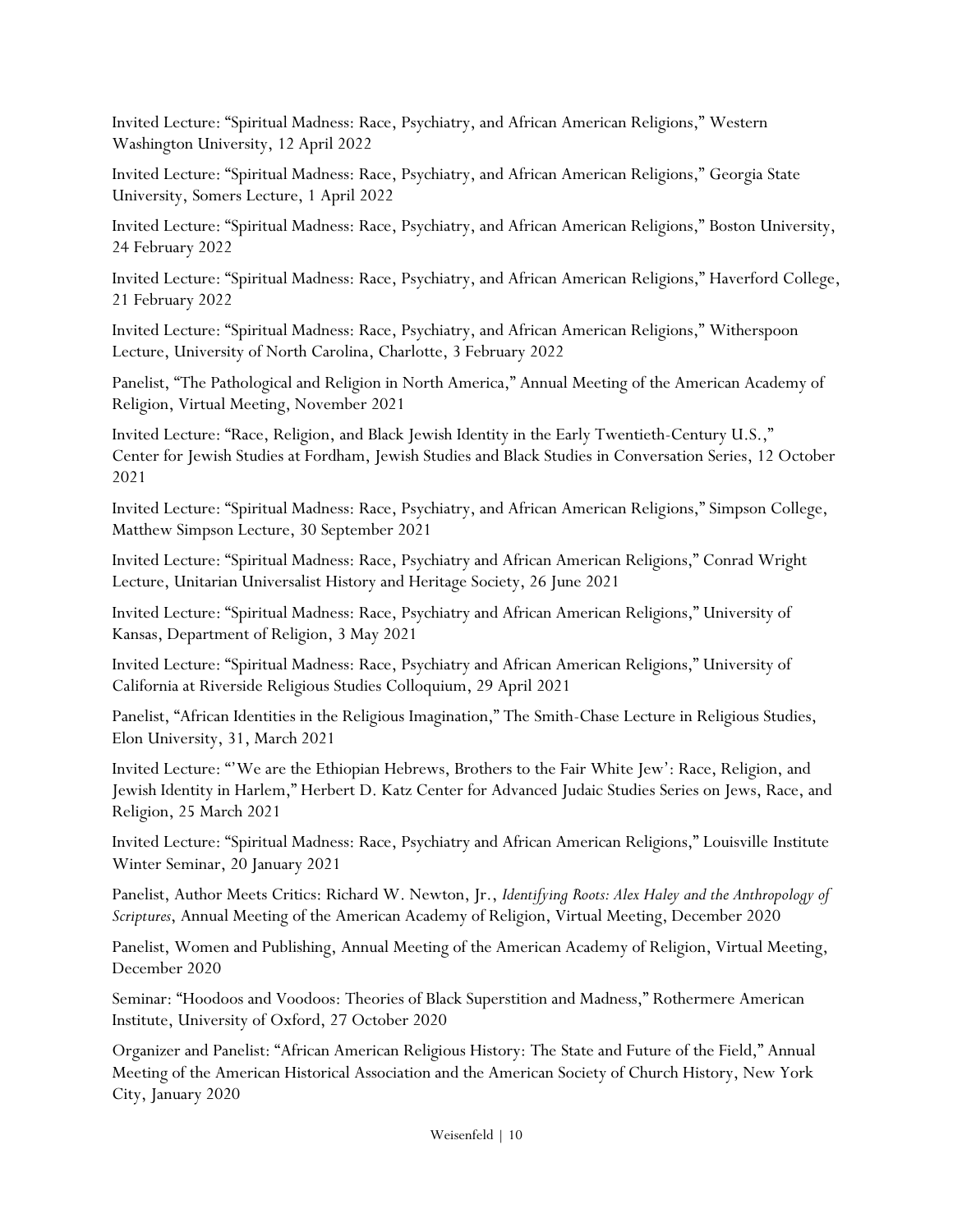Conference Paper: "Excessive Religious Excitement: Black Religions in the American Asylum," Annual Meeting of the American Academy of Religion, San Diego, November 2019

Panelist: "Africana Religious Studies: Fifty Years Since the Black Revolution on Campus," Annual Meeting of the American Academy of Religion, San Diego, November 2019

Invited Lecture: "Race and Religion in America," University of Rhode Island Honors Colloquium, 5 November 2019

Invited Lecture: "Spiritual Madness: Race, Psychiatry and African American Religions," University of Iowa, 3 October 2019

Invited Lecture: "Apostles of Race: Religion and Black Racial Identity during the Great Migration," University of Massachusetts, Amherst, 8 April 2019

Invited Lecture: "Spiritual Madness: Race, Psychiatry and African American Religions," Sacramento State University Festival of the Arts, 2 April 2019

Panelist: Roundtable: *The Oxford Handbook of Race and Religion in America*, Annual Meeting of the American Society of Church History, Chicago, January 2019

Panelist: "Reimagining the Archive," Annual Meeting of the American Academy of Religion, Denver, November 2018

Invited Lecture: "'An Authentic, Incontestable Celluloid Document': Race, Religion, and Documentary Truth," O. Meredith Wilson Symposium in History, University of Utah, 26 October 2018

Invited Lecture: "Spiritual Madness: Race, Psychiatry and African American Religions," James and David Orr Lecture on Culture and Religion, Dartmouth College, 9 October 2018

Invited Lecture: "Spiritual Madness: Race, Psychiatry and African American Religions," Lerner Workshop in Religion and Society, New York University, 3 October 2018

Panelist: "Beyond Identity Politics" and "New Visions for the Study of American Jews: North American Religions Revisited," Fractured Paradigms: Rethinking the Study of American Jews, 2018 Biennial Scholars Conference on American Jewish History, Philadelphia, 17 June 2018

Invited Lecture: "Framing the Nation: Religion, Film, and American Belonging," Smith-Pettit Lecture, Annual Meeting of the Mormon History Association, Boise, June 2018

Respondent: Seminar in American Religion, *New World A-Coming: Black Religion and Racial Identity during the Great Migration*, Cushwa Center for the Study of American Catholicism, University of Notre Dame, 24 March 2018

Invited Lecture: "Apostles of Race: Religion and Black Racial Identity during the Great Migration," Armstrong Lecture, Kalamazoo College, 5 March 2018

Invited Lecture: "Apostles of Race: Immigration, Religion and Black Racial Identity during the Great Migration," Princeton Adult School, 27 February 2018

Invited Lecture: "Apostles of Race: Religion and Black Racial Identity in the Urban North," Colloquium on History and Education, Teachers College, Columbia University, 19 February 2018

Respondent: "'Religio-Racial Identity' as Challenge and Critique," session on *New World A-Coming: Black Religion and Racial Identity during the Great Migration*, Annual Meeting of the American Academy of Religion, Boston, November 2017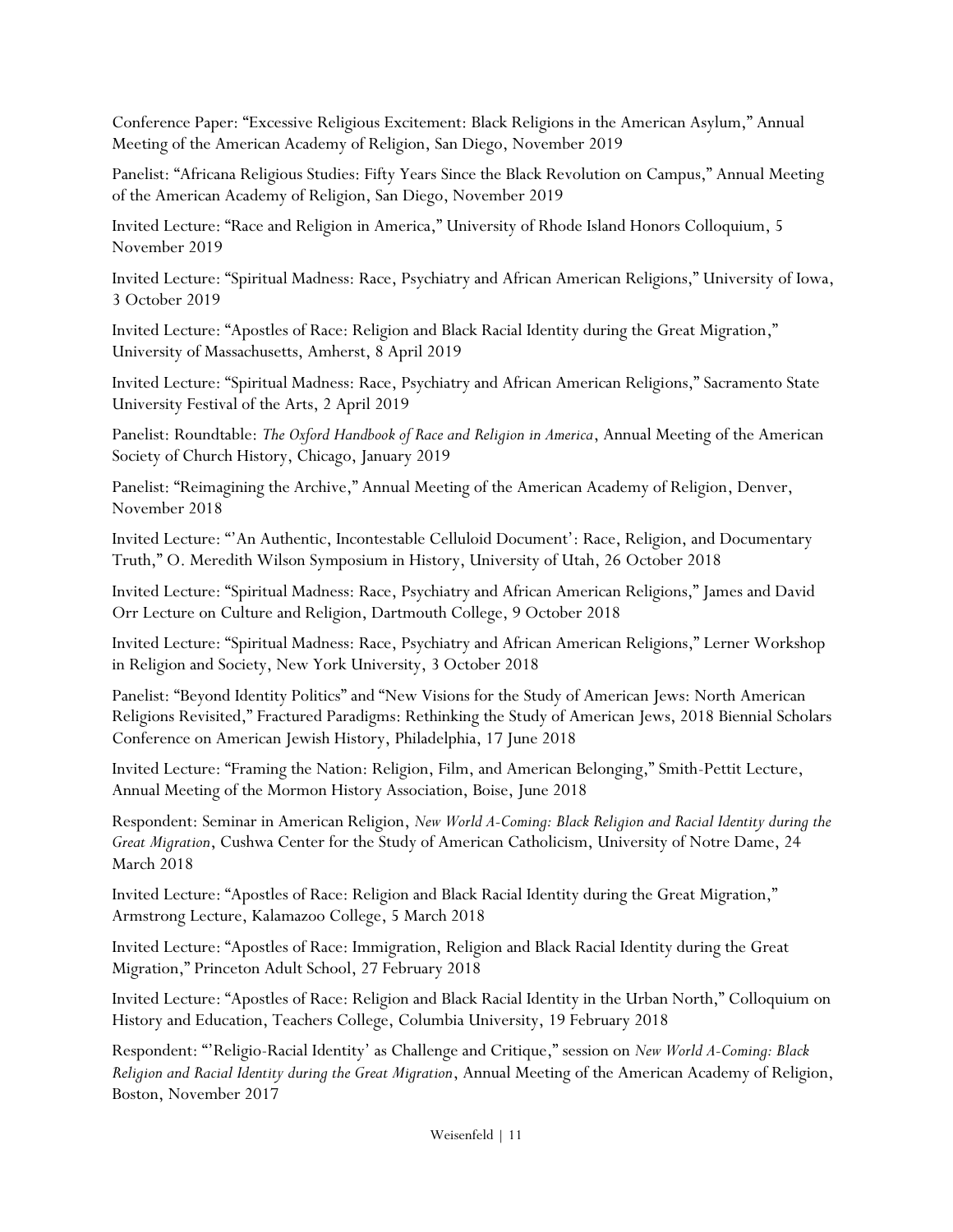Invited Lecture: "'An Authentic, Incontestable Celluloid Document': Race, Religion, and Documentary Truth," Center for the Study of Religion, The Ohio State University, 25 October, 2017

Conference Paper: "Race, Religion, and the Normal Mind," Taking Exception: Queering American Religion, Indiana University, March-April 2017

Seminar Paper: "Real True Buds: Celibacy and Same-Sex Desire Across the Color Line in Father Divine's Peace Mission Movement," Faculty-Graduate Seminar on Sexualities in African American Communities and Cultures, 14 March 2017

Seminar Paper: "African American Religion and Early Twentieth-Century Psychiatry," Columbia University Seminar on Religion in America, 6 February 2017

Conference Paper: "Holy Precipitator of Psychosis: African American Religion and Early 20<sup>th</sup> Century Psychiatry," Annual Meeting of the American Academy of Religion, San Antonio, November 2016

Panelist: "Such You Are Called to See: Nate Parker's *The Birth of a Nation* Among the Religionists," Annual Meeting of the American Academy of Religion, San Antonio, November 2016

Invited Lecture: "Black Gods, Prophets and Utopian Visions: Religion and Racial Identity in Early 20<sup>th</sup> Century America," Princeton Public Library, 28 September 2016

Conference Paper: "Sites and Sources for the Study of the African American Religious Past," The Future of the African American Past, Washington, D.C., 19-21 May 2016

Invited Lecture: "Apostles of Race: Religion and Black Racial Identity during the Great Migration," University of Missouri, Annual Distinguished Lecture on Religion and Public Life, 12 April, 2016

Conference Paper: "Holy War!: Black Gods of the Metropolis, Religious Leadership, and the Black Press," Annual Meeting of the Organization of American Historians, Providence, April 2016

Conference Paper: "'A Dreadful and Improbable Creature': Race, Aesthetics, and the Burdens of Greatness," in *The Birth of a Nation* a Century Later, Annual Meeting of the American Academy of Religion, Atlanta, November 2015

Discussant, *A Time for Burning*, "Religion and Social Change on Film," Yale University, 5 November 2015

Panelist, "City as Home," Princeton-Mellon Initiative in Architecture, Urbanism and the Humanities," 23 September 2015

Panelist, "Whither New Religious Movements?" Fourth Biennial Conference on Religion and American Culture, Center for the Study of Religion and American Culture, IUPUI, 4-7 June 2015

Invited Lecture: "Real True Buds: On Race, Sex, and Celibacy in the Kingdom of Father Divine," Bowdoin College, 22 April 2015

Conference Paper: "Harlem is Heaven: Mapping the Kingdom of Father Divine," Annual Meeting of the American Society of Church History," New York City, January 2015

Seminar Paper: "Real True Buds: Celibacy and Same-Sex Desire Across the Color Line in Father Divine's Peace Mission Movement," *Endeavors Colloquium*, Department of African American Studies, Yale University, 30 October 2014

Invited Lecture: "Apostles of Race: Religion and Black Racial Identity in the Great Migration," Institute of Sacred Music, Yale Divinity School, 29 October 2014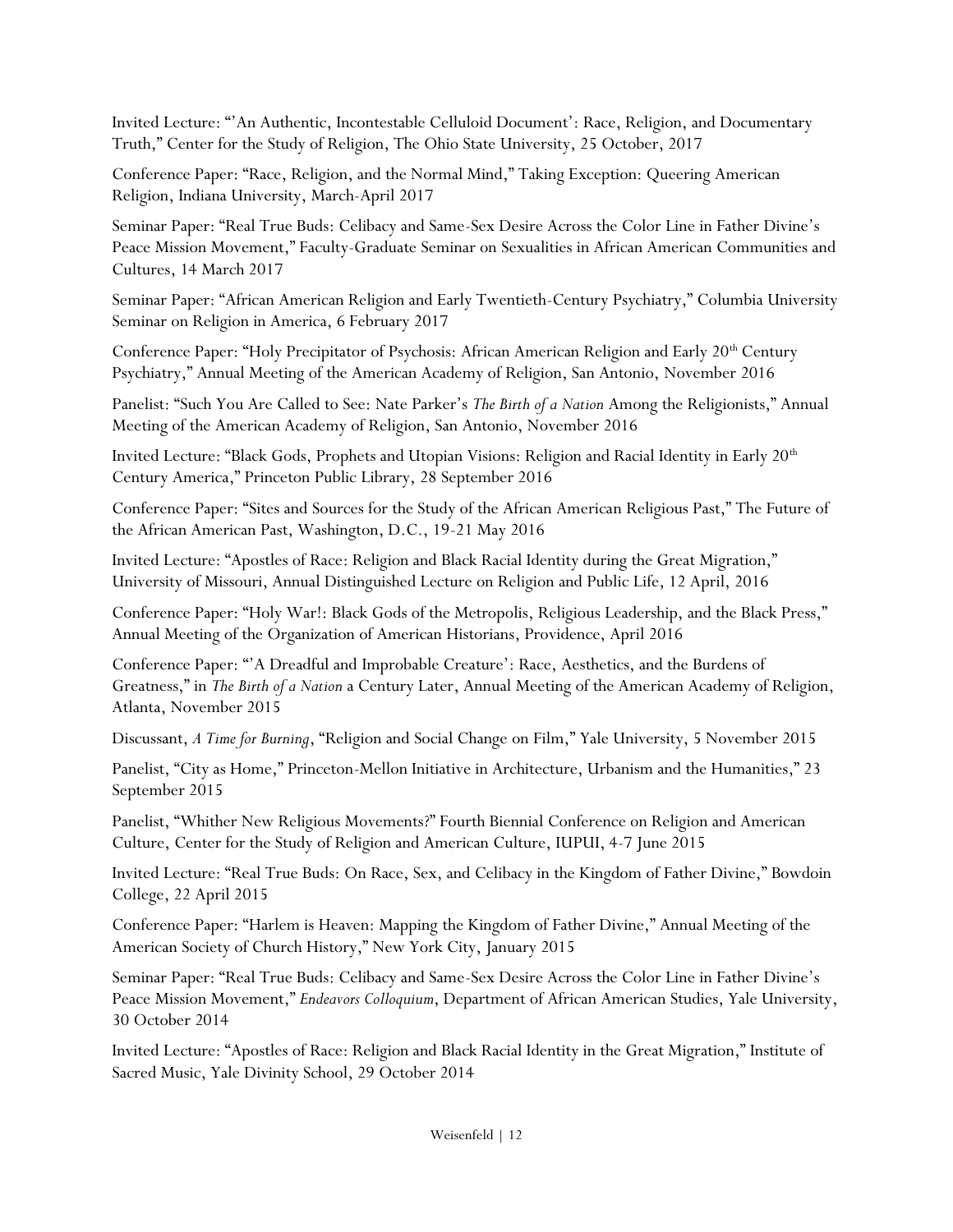Keynote Address: "Apostles of Race: Religion and Black Racial Identity in the Great Migration," *Remixing Religion: New Models for the Study of Religious Synthesis*, University of Texas at Austin, 4 April 2014

Seminar Paper: "Religious Faith and Same Sex Desire in the Early Twentieth-Century," Department of Religious Studies, University of Pennsylvania, 14 November 2013

Seminar Paper: "'Our God Given Name': Narratives of Religio-Racial Identity," American Religions Workshop, Stanford University, 15 April 2013

Conference Paper: "'From Father in Me': Celibacy and Same-Sex Desire Across the Color Line in Father Divine's Peace Mission Movement," Annual Meeting of the Organization of American Historians, San Francisco, April 2013

Conference Paper: "'From Father in Me': Celibacy and Same-Sex Desire in Father Divine's Peace Mission Movement," Annual Meeting of the American Academy of Religion, Chicago, November 2012

Panelist: "Author Meets Critics: Tracy Fessenden's *Culture and Redemption: Religion, the Secular, and American Literature*," Annual Meeting of the American Academy of Religion, Chicago, November 2012

Seminar Paper: "'Our God Given Name': Narratives of Religio-Racial Identity," Shelby Cullom Davis Center for Historical Studies, Princeton University, October 2012

Panelist: "Theory and Method in the Study of Race and Religion in Twentieth Century America," Annual Meeting of the American Academy of Religion, San Francisco, November 2011

Panelist: "Devotional Bodies," Conference on Sensational Religion: Sense and Contention in Material Practice, Yale University, November 2011

Respondent: "Three Documentaries: Emergent Discursive Strategies from a Conservative Activist American Religious Movement," Annual Meeting of the American Studies Association, Baltimore, October 2011

Invited Lecture: "Black Prophets, Gods, and Utopian Visions: Religion and Racial Identity in Early Twentieth Century America," Northwestern University, 10 October 2011

Invited Lecture: "Black Prophets, Gods, and Utopian Visions: Religion and Racial Identity in Early Twentieth Century America," Frederick C. Wood Lecture, Vassar College, 13 April 2011

Paper Workshop: "Black Prophets, Gods, and Utopian Visions: Religion and Racial Identity in Early Twentieth Century America," New York University American History Workshop, 18 February 2011

Respondent: "Toward an Intellectual History of Black Women, Part 1: Black Women and Religious Leadership: A Transnational Perspective," Annual Meeting of the American Historical Association, Boston, January 2011

Paper Workshop: "Black Gods, Prophets, and Utopian Visions: Religion and Racial Identity in Early Twentieth Century America," Columbia University Seminar on Religion in America, 8 November 2010

Panelist: How Has Orsi's *Madonna of 115th Street* Affected the Way we Think About Religion?" Annual Meeting of the American Academy of Religion, Atlanta, October 2010

Conference Paper: "'Something No White Man Has Ever Seen': Race, Religion, and the Ethnographic Gaze in 1930s American Film," Annual Meeting of the American Academy of Religion, Atlanta, October 2010

Invited Lecture: "Projecting Blackness: African American Religion in Early 20<sup>th</sup> Century American Film," Middlebury College, October 2010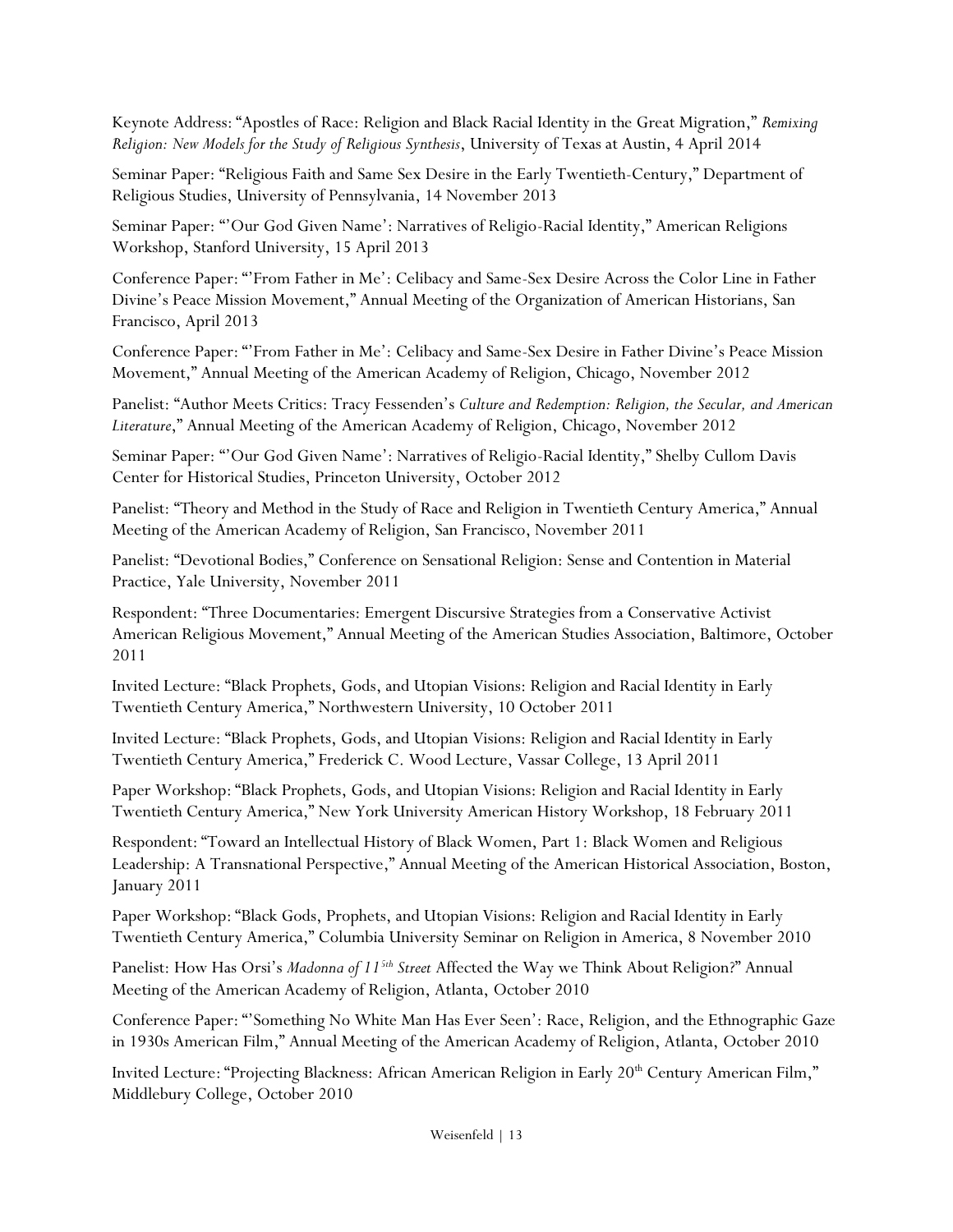Presider and Organizer: "Teaching Religious History: Challenges and Strategies," Annual Meeting of the Organization of American Historians, Washington, D. C., April 2010

Respondent: "Race as Analytical Category in the Study of Religion," Annual Meeting of the American Academy of Religion, Montreal, Canada, November 2009

Panelist: "Expanding the African American Diaspora" African American Civil Rights and Germany in the 20th Century, German Historical Institute and Vassar College, October 2009

Plenary Talk: "'The Secret at the Root': Constructing and Contesting African American Religious and Racial Identity in early 20<sup>th</sup> Century American Film," The Spirit and the Flesh: Transregional Perspectives on Religion, Race, and Gender in History, University of Erfurt, 17-18 June 2009

Discussant: *City Cinematheque*, CUNY-TV, episode on Julie Dash, *Daughters of the Dust*, February 2009

Conference Paper: "A Fairer Paradise: Eva Jessye's Spirituals and Racializations of Christian Narrative," Winter Meeting of the American Society of Church History, January 2009

Conference Paper: "'Ride On, King Jesus': *Paradise Lost* and *Paradise Regained* in Negro Spirituals," Annual Meeting of the American Academy of Religion, Chicago, November 2008

Invited Lecture: "'A Mighty Epic of Modern Morals: Religious Race Movies of the 1940s," University of Rochester, 29 January 2008

Discussant: "A Conversation with Bill Viola: AAR Religion and the Arts Award Winner, 2007"," Annual Meeting of the American Academy of Religion, San Diego, November 2007

Conference Paper: "Hollywood Be Thy Name: African American Religion in American Film, 1929-1949," Annual Meeting of the American Academy of Religion, San Diego, November 2007

Invited Lecture: Session on *Hollywood Be Thy Name: African American Religion in American Film, 1929-1949*, Bay Area American Religion Research and Teaching Symposium, Santa Clara University, 2 November 2007

Invited Lecture: "Projecting Blackness: African American Religion in American Film," Series on Religion and Diversity in American Public Life, University of Texas at Austin, 10 April 2007

Invited Lecture: Black History Month, Macon State College, 26-27 February 2007

Invited Lecture: "Projecting Blackness: African American Religion in American Film," F. Ross Johnson Distinguished Speaker Series, Centre for the Study of the United States, University of Toronto, 16 February 2007

Conference Paper: "The Politics of African-American Religious Performance: Eva Jessye's Dramatizations of Negro Music," Annual Meeting of the American Academy of Religion, Washington, D.C., November 2006

Invited Lecture: "Sacred Performances: On African American Religion and Cultural Production," Religion in American History: New Directions in Research Lecture Series, Washington University in St. Louis, 2 March 2006

Conference Paper: "Progressive Era Religion, Politics and the Social Problem Film," Annual Meeting of the American Academy of Religion, Philadelphia, November 2005

Respondent: "Religion and Culture in the Post-War Era," Annual Meeting of the American Studies Association, Washington, D.C., November 2005

Address: "On Religion, Race, and American Identity," Vassar College, Fall Convocation, 7 September 2005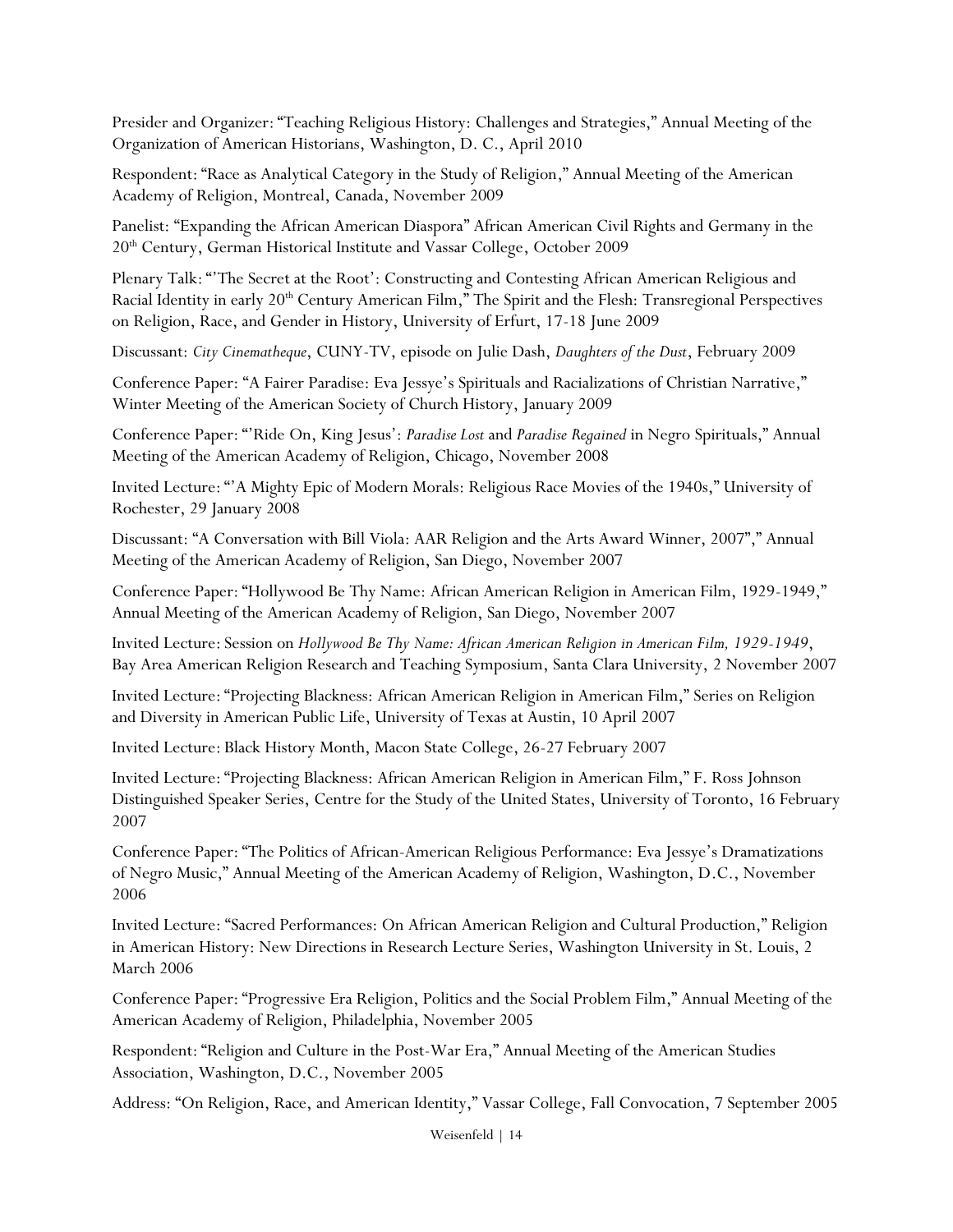Invited Lecture: "'A Mighty Epic of Modern Morals: Religious Race Movies of the 1940s," University of Delaware, Department of History Workshop in Technology, Society, and Culture, 5 April 2005

Invited Lecture: "'A Mighty Epic of Modern Morals: Religious Race Movies of the 1940s," Kenyon College, 3 February 2005

Discussant: *City Cinematheque*, CUNY-TV, episode on Spencer Williams, *The Blood of Jesus*, January 2005

Invited Lecture: "The Religious Right and Politics," Rotary Club of Poughkeepsie, December 2004

Respondent: "Being and Doing: Best Paper Proposals 2004," Annual Meeting of the American Academy of Religion, San Antonio, November 2004

Respondent: "Race, Religion, and Identity in African American Fiction," Annual Meeting of the American Studies Association, Atlanta, November 2004

Invited Lecture: "Projecting Blackness: African American Religion in American Film," Distinguished Lecture, Center for Religion and Media, New York University, 14 October 2004

Conference Paper: "Truths that Liberate the Soul: Eva Jessye and the Politics of African American Women's Religious Performance," Women and Religion in the African Diaspora Conference, Princeton University, April 2004

Invited Lecture: "Eva Jessye and the Politics of African American Women's Religious Performance," Committee on Social Theory, University of Kentucky, 2 April 2004

Conference Paper: "*The Negro Soldier* and the Sacralization of Military Service," Annual Meeting of the American Academy of Religion, Atlanta, November 2003

Panelist: "Women's Religious Thought: A Conversation on Mary F. Bednarowski's *The Religious Imagination of American Women*," Annual Meeting of the American Academy of Religion, Atlanta, November 2003

Respondent: "Violence Seen and Unseen: The Production of African American Bodies in Hollywood and the Race Film, 1920-1929," Annual Meeting of the American Studies Association, Hartford, October 2003

Conference Paper: "Pageant and Performance: African American Women's Religious Drama in the 1920s and 1930s," Women and American Religion: Reimagining the Past, Martin Marty Center, University of Chicago Divinity School, October 2003

Invited Lecture: "Pageant and Performance: African American Women's Religious Drama in the 1920s and 1930s," Columbia University Seminar on Religion in America, September 2003

Respondent: "The Bridge That Was Their Backs: African American Women Traversing the Sacred and the Secular, 1880-1930," Annual Meeting of the American Historical Association, Chicago, January 2003

Invited Lecture: "Religion and Race Movies," University of Dayton, 10 July 2002

Invited Lecture: "Time and Memory in Julie Dash's *Daughters of the Dust*," Princeton University, Department of Religion, 25 April, 2002

Invited Lecture: "Saturday Sinners and Sunday Saints: Narratives of Black Religious Leadership and Communal Identity in 1930s and 1940s Race Movies," Fairleigh Dickinson University, 7 February 2002

Conference Paper: "Teaching Religion and American Film" at a conference on "Teaching the New American Religious History," Vanderbilt Divinity School, June 2001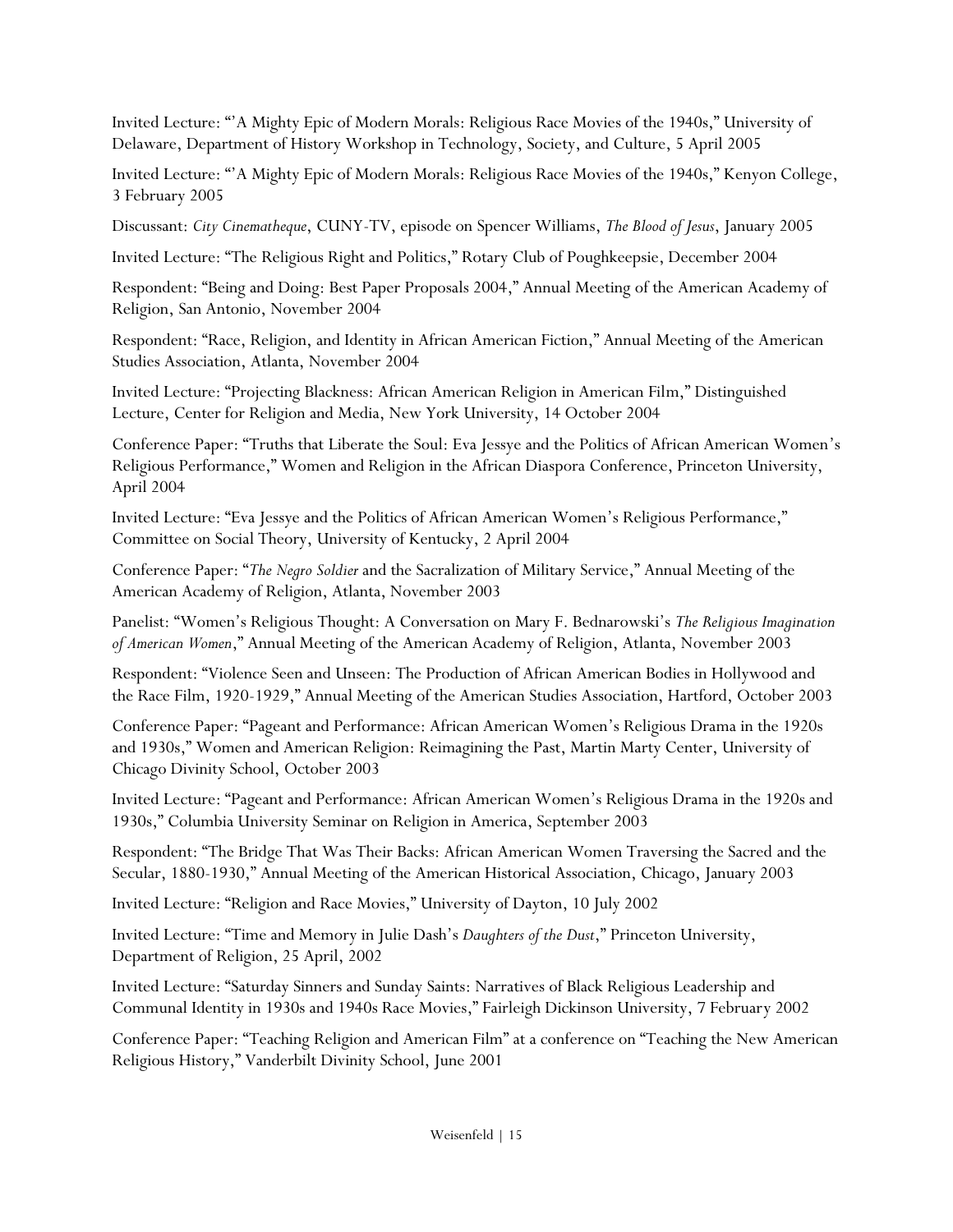Respondent: "Religion and Film in the United States," Religion and Cinema Conference, Center for the Study of Religion, Princeton University, March 2001

Invited Lecture: "Saturday Sinners and Sunday Saints: Narratives of Black Religious Leadership and Communal Identity in 1930s and 1940s Race Movies," Mead-Swing Lecture, Oberlin College, 19 March 2001

Conference Paper: "Saturday Sinners and Sunday Saints: Narratives of Black Religious Leadership and Communal Identity in 1930s and 1940s Race Movies," Annual Meeting of the American Historical Association, Boston, January 2001

Conference Paper: "Religion and Race in American Film," Annual Meeting of the American Academy of Religion, Nashville, November 2000

Conference Paper: "The Negro Soldier and the Sacralization of Military Service," Annual Meeting of the American Studies Association, Detroit, October 2000

Moderator: Flashpoints Panel, "Whose Millennium? Religion, Sexuality, and the Values of Citizenship," Center for Lesbian and Gay Studies, City University of New York, April 2000

Commentator: Symposium on "Radio, Race and Religion in the World War II Era," Center for the Study of Religion, Princeton University, April 2000

Invited Lecture: "Saturday Sinners and Sunday Saints: Religion in 1930s and 1940s Race Movies," November 1999, Smith College; 25 January 2000, University of Utah Tanner Lectures; February 2000, Du Bois Institute, Harvard University

Panelist: "Diversity in the African-American Religious Experience: What Does the Future Hold?" panel at the Stanford University Conference on Race, November 1999

Conference Paper: "Southern Religion and American Popular Culture" panel at Religion in the American South: Toward a Renewed Scholarship, *Journal of Southern Religion* Conference, Emory University, October 1999

Conference Paper: "Saturday Sinners and Sunday Saints: Race Movies and Representations of African-American Women," Berkshire Conference on the History of Women, University of Rochester, June 1999

Conference Paper: "Funny, You Don't Look Jewish: Seeing Religion, Seeing Race in American Film," Religion and the Senses, An International Conference at the Princeton Center for the Study of Religion, 22 May 1999

Invited Lecture: "Religion, Race, and Social Reform in Early Twentieth Century New York," Feminist Studies Colloquium Series, Center for Advanced Feminist Studies, University of Minnesota, 19 April 1999

Conference Paper: "The Bible in Early Race Movies," African Americans and the Bible International Conference, Union Theological Seminary, 9 April 1999

Invited Lecture: "Saturday Sinners and Sunday Saints: Religion in 1930s and 1940s Race Movies," University of Pennsylvania, Religious Studies Department 17 February 1999

Invited Lecture: "Saturday Sinners and Sunday Saints: Religion in 1930s and 1940s Race Movies," Invited Black History Month Speaker, Villanova University, 18 February 1999

Plenary Speaker: "Not of One Blood: Religion, Race, and American Identity," Mid-Atlantic Region of the American Academy of Religion, Arlington, VA, February 1999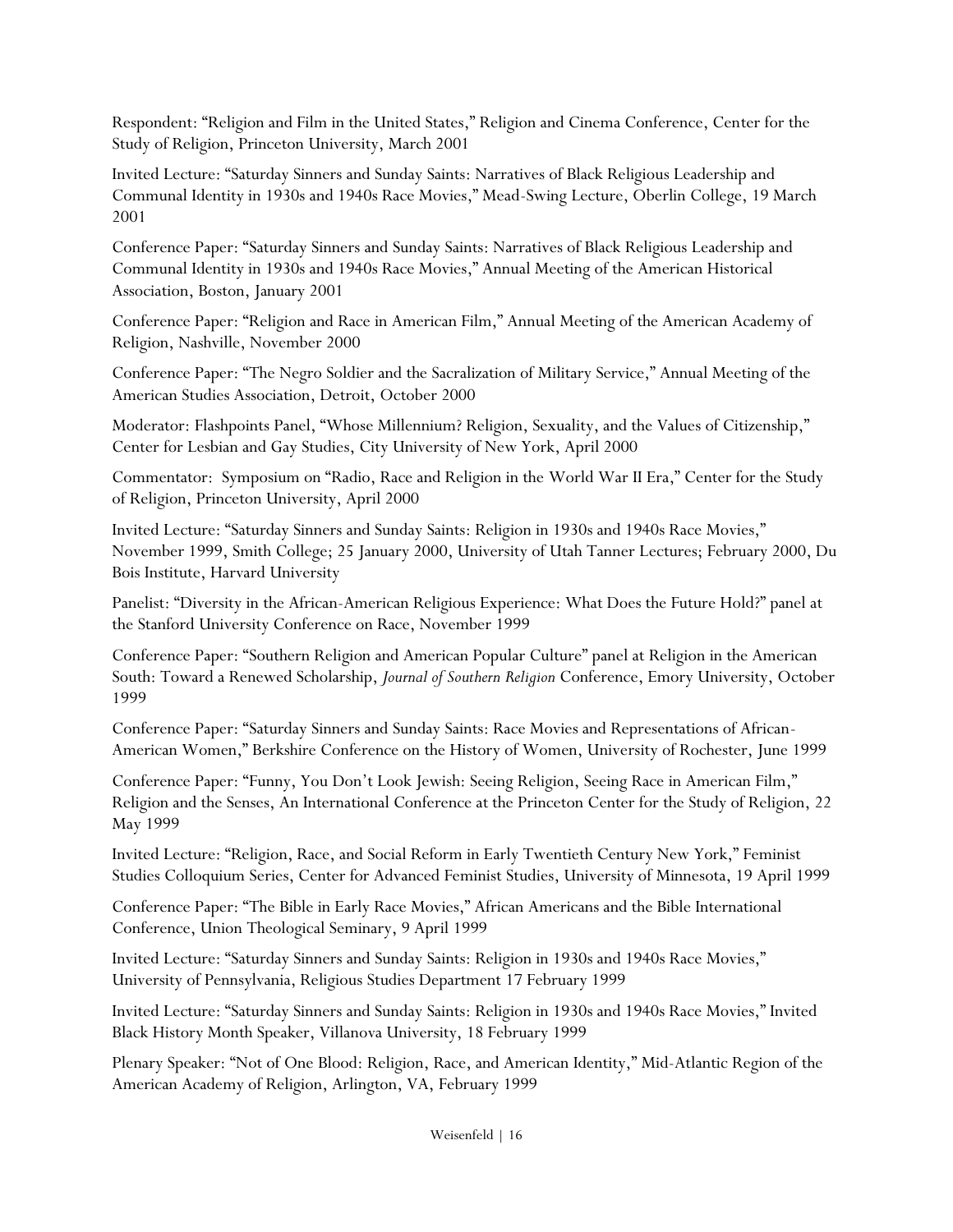Respondent: "Dangers Yet Untold": Strains of Anti-Catholicism among African-American Protestants, 1865-1975," Annual Meeting of the American Society of Church History, Washington, D.C., January 1999

Conference Paper: "Projecting Post-War Pluralism: Hollywood Constructions of Religion and Race," Annual Meeting of the American Academy of Religion, Orlando, November 1998

Respondent: "African American Churches and the Uses of Social Power," Annual Meeting of the American Academy of Religion, Orlando, November 1998

Conference Paper: "Religion, Race, and Gender: Films in Historical Perspective," at the Scholar and the Feminist XXIII, Women in Film: Images and Image Makers, Barnard College, 28 March 1998

Panelist: "Historical Perspectives on Women and Leadership," *The White House Project*, 17 September 1997

Panelist: "Author Meets Critic: John T. McGreevy's *Parish Boundaries: The Catholic Encounter with Race in the Urban North*," Annual Meeting of the American Academy of Religion, San Francisco, November 1997

Panelist: "African Americans and the Bible: An Interdisciplinary Research Project," Annual Meeting of the American Academy of Religion, San Francisco, November 1997

Panelist: "Epistemological Contests," The Politics of Interdisciplinary Location: Teaching and Learning in the Intersections, The Coalition of Programs in Gender and Women's Studies in the Greater New York Area, Columbia University, 7 November 1997

Invited Lecture: "The Fetish and the Femme Fatale: Religion, Race, and Women's Sexuality in *Blonde Venus*, *White Cargo*, and *Cobra Woman*," Columbia University Seminars, Women and Society, April 1997

Invited Lecture: "Reforming the Private, Redeeming the Public: African-American YWCA Women's Strategies for Urban Living, 1905-1913," Rutgers University, Newark, Women's History Month, March 1997

Conference Paper: "Reforming the Private, Redeeming the Public: African-American YWCA Women's Strategies for Urban Living, 1905-1913," Annual Meeting of the American Academy of Religion, New Orleans, November 1996

Invited Lecture: "At Home in New York: African-American YWCA Women, Private Spheres and Public Spaces, 1907-1913," at Colby College, Waterville, Maine, 15 February 1996

Panelist: "Xenophobia and Racism: Women and Other Strangers," Institute for Research on Women and Gender, Columbia University, 26 October 1995

Conference Paper: "African-American Religion in American Film: The Quicksands of Representation," Annual Meeting of the American Academy of Religion, Chicago, November 1994

Conference Paper: "'Almost Gone From the Earth:' African-American Religion and Community in Spencer Williams' film *Blood of Jesus*," Annual Meeting of the Mid-Atlantic Region of the American Academy of Religion, March 1994

Conference Paper: "Black Protestants in White America: Myths of A Spiritual Past," Conference on "New Directions in American Religious History: The Protestant Experience," Institute for the Study of American Evangelicals and the Johnson Foundation, Wingspread Center, 21-23 October 1993

Invited Lecture: "Black Women's Activism in 1930s Harlem," Barnard College Center for Research on Women, 21 September 1992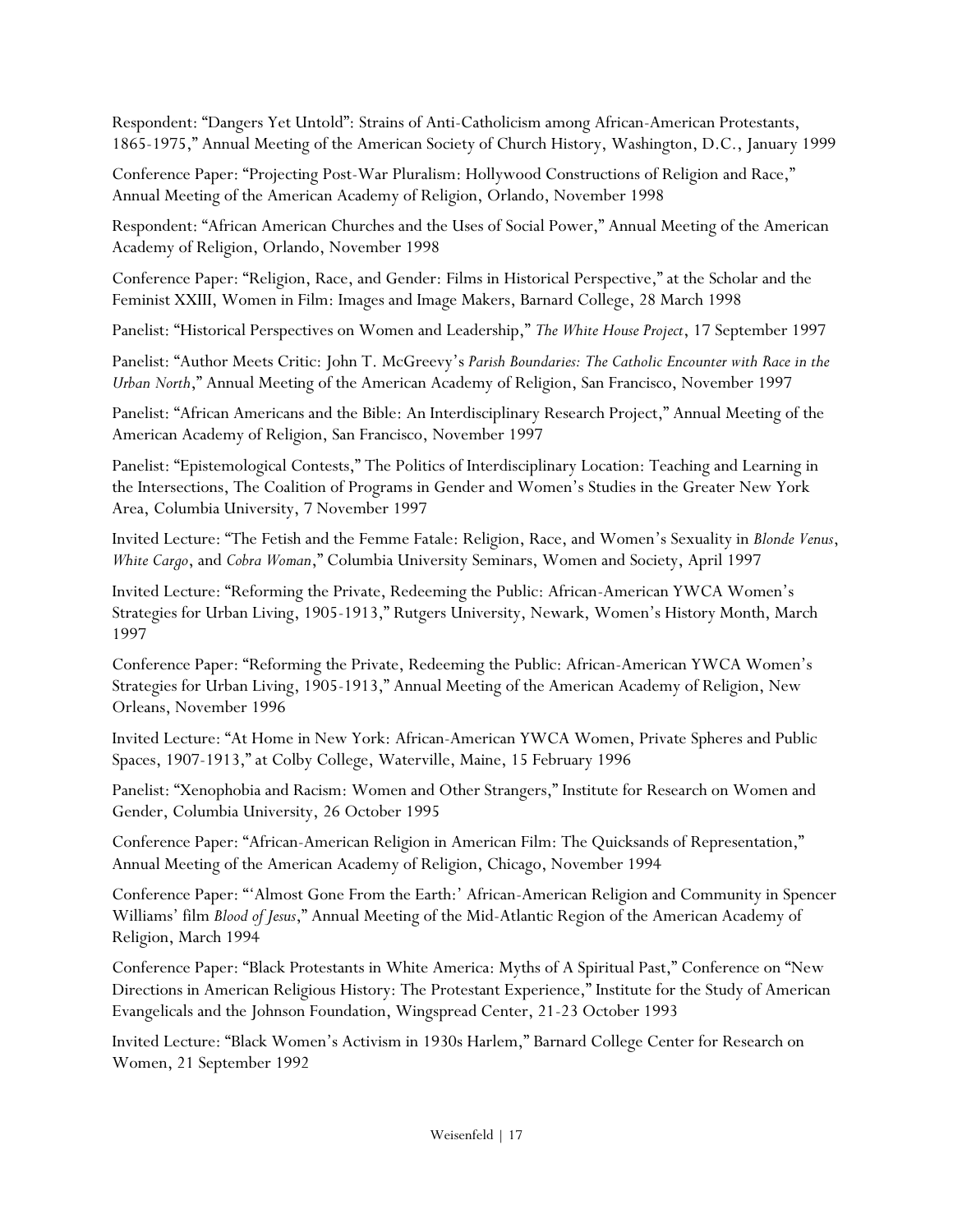Invited Lecture: "Holding Down the Fort: The Harlem YWCA and the Secular City" Center For American Culture Studies at Columbia University, 4 February 1992

Invited Lecture: "The Harlem YWCA and the First World War" the Northeast Seminar for the Study of Black Religion," Union Theological Seminary, 7 December 1991

Conference Paper: "Black Women vs. White Women in the New York City YWCA: Patterns of Conflict Before and After the Great War," Annual Meeting of the American Academy of Religion, Kansas City, November 1991

Conference Paper: "Black Women in White Institutions: The Case of the Harlem YWCA," Annual Meeting of the Mid-Atlantic Region American Academy of Religion, March 1991

Invited Lecture: "Black Women in White Institutions: The Case of the Harlem YWCA," Princeton University Afro-American Studies Works in Progress Series, November 1990

Conference Paper: "'Often Weary in Flesh and Spirit but Abounding in the Work of the Lord:' The Life and Work of Sara Stanley," Annual Meeting of the American Society of Church History, San Francisco, December 1989

### **SELECTED MEDIA APPEARANCES**

Interview with Megan Goodwin and Ilyse Morgenstein Fuerst on Religion and Race for the *Keeping it 101 Podcast*, November 2020

Interview with Greg Soden for The Classical Ideas Podcast about *New World A-Coming: Black Religion and Racial Identity During the Great Migration*, July 2019

Interview with Taj Salaam for Books, Beats & Beyond about *New World A-Coming: Black Religion and Racial Identity During the Great Migration*, November 2018

Interview with Hillary Kaell for New Books in Religion about *New World A-Coming: Black Religion and Racial Identity During the Great Migration*, August 2018

"The Formation of Religio-Racial Identity," Interview with Eddie S. Glaude for the AAS 21 Podcast about *New World A-Coming: Black Religion and Racial Identity During the Great Migration*, August 2017

Interview with Brad Stoddard for The Religious Studies Project about *New World A-Coming: Black Religion and Racial Identity During the Great Migration*, June 2017

Interview with Cat Brooks of KPFA's *UpFront* about *New World A-Coming: Black Religion and Racial Identity During the Great Migration*, April 2017

Interview with Dave Heller of WHYY's *Newsworks Tonight* about *New World A-Coming: Black Religion and Racial Identity During the Great Migration*, February 2017

#### **TEACHING**

Princeton University

African American Religious History (Undergraduate and Graduate) African American Women and Religion (Graduate) American Religious Utopias and Communitarian Experiments (Graduate)

Weisenfeld | 18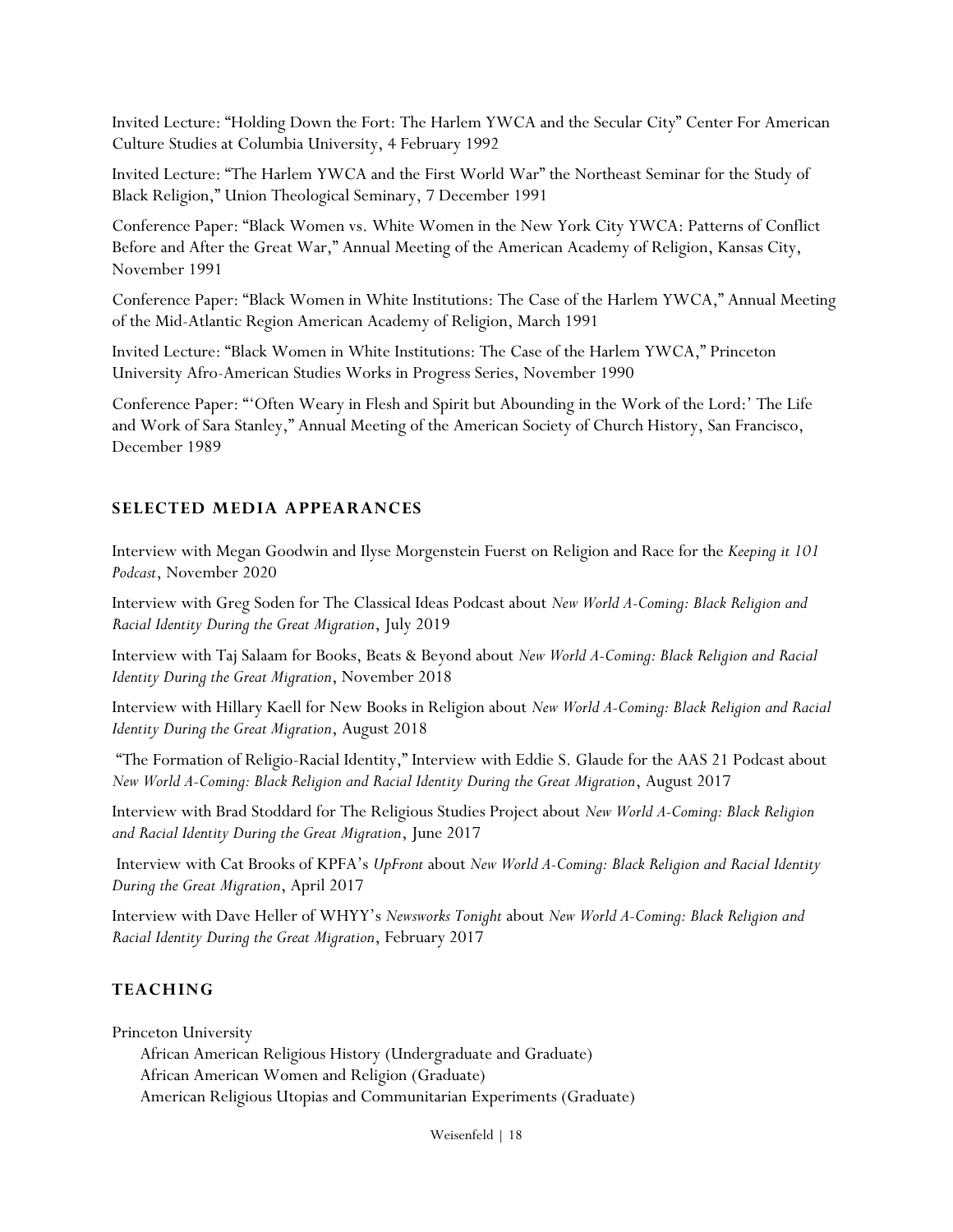Black Gods and Utopian Visions (Graduate) Catholics in America "Cult" Controversies in America Junior Colloquium: Religious Visual and Material Culture Race and Religion in America Religion and American Film Religion and American Society Religion in Modern American History and Culture (Graduate) Space, Place, and Religion in America (Graduate) The Visual and Material Cultures of American Religions (Graduate) Women and Religion in America

Vassar College

Advanced Methods in the Study of Religion African American Religion America in the World Evangelicalism in America Gods of the City: Religion in New York Religion and American Film Religion and the Civil Rights Movement Religion and Constructions of Race Religion in America

Barnard College, Columbia University African American Religious History (Undergraduate and Graduate) Black Women in America Black Women's Religious Experiences Religious Worlds of New York Introduction to African American History and Culture Introduction to the Study of Religion Paradigms in Feminist Inquiry: Black Feminisms in the Americas (Graduate) Religion and American Film Religion and Culture Contact: The Colonial Americas Religion and Social Constructions of Race Workshop in Women's Studies Pedagogy (Graduate)

Union Theological Seminary African American Religious History

#### **Dissertations Advised**

Eden Consenstein, "Religion at Time Inc.: From the Beginning of *Time* to the End of *Life*" (Princeton, 2022)

Ahmad Greene-Hayes, "Gods of the Flesh: Religio-Racial Networks between the Global South and Black New Orleans, 1915-1954" (Princeton, 2021)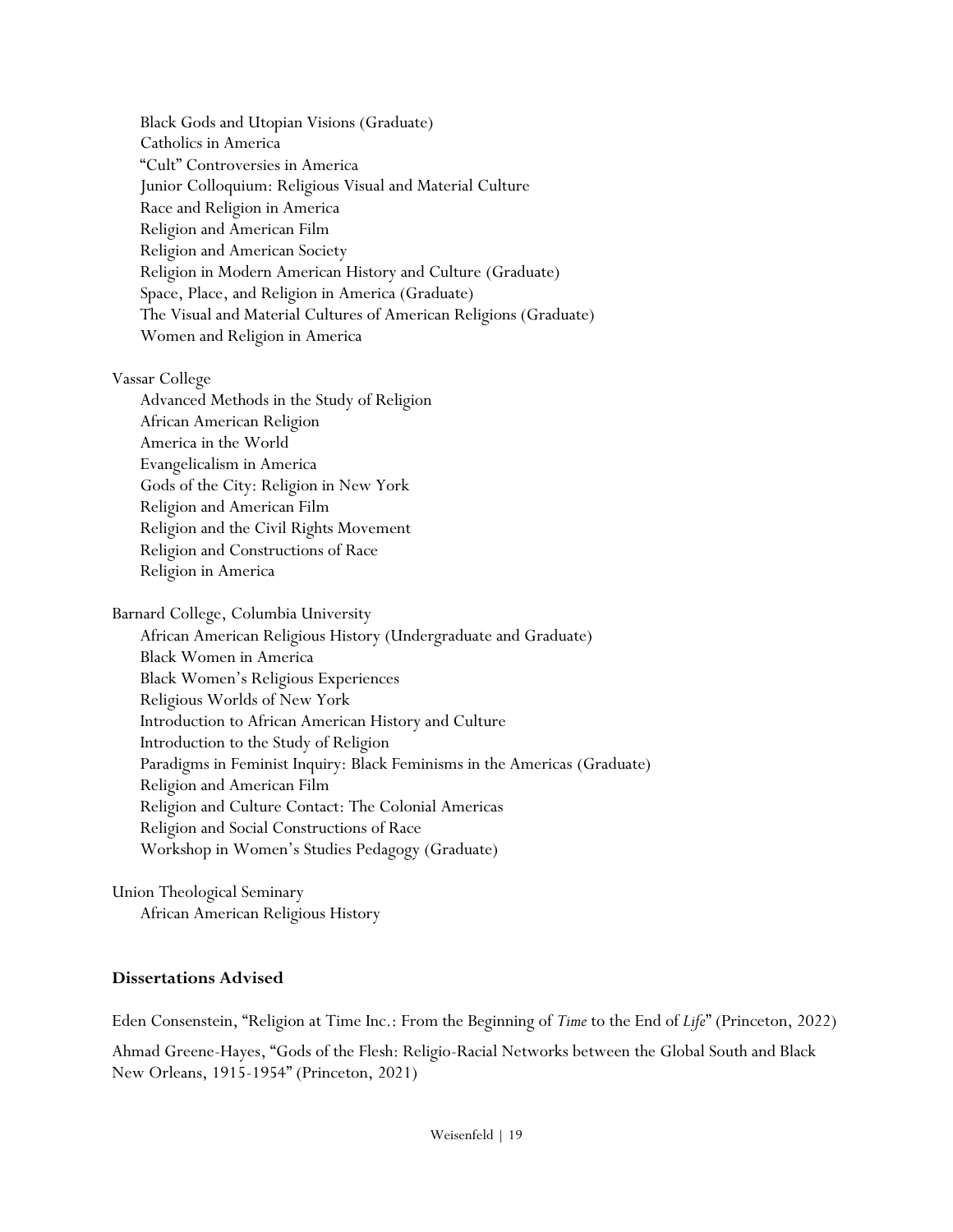Andrew Walker-Cornetta, "Spiritual Rehabilitation: A Religious History of Intellectual Disability in Postwar America" (Princeton, 2020)

Alyssa Maldonado-Estrada, "Lifeblood of the Parish: Men and Catholic Practice in Williamsburg, Brooklyn" (Princeton, 2018)

Irene (Beth) Stroud, "A Loftier Race: American Liberal Protestants and Eugenics, 1870-1929" (Princeton, 2018)

Leslie Ribovich, "Moral Education in Devotion's Wake: A History of Teaching Religion, Morality, and Race in 1950s and 1960s New York City Public Schools" (Princeton, 2017)

Kurt F. Adams, "How Firm a Foundation: 'The Methodist Building' and Constructions of Public Protestantism, 1916-1936" (Princeton, 2017)

Vaughn A. Booker, "'Is That Religion?' The Jazz Profession and Afro-Protestant Cultural Representation" (Princeton, 2016)

Rachel Beth Gross, "Objects of Affection: The Material Religion of American Jewish Nostalgia" (Princeton, 2014)

Ryan P. Harper, "A Sort of Homecoming: The Gaithers and Southern Gospel into the Twenty-First Century" (Princeton,2013)

Rachel McBride Lindsey, "A Communion of Shadows: Vernacular Photography and the Material Archives of Nineteenth-Century American Religion" (Princeton, 2012)

## **SERVICE AND ADMINISTRATIVE EXPERIENCE**

#### **Departmental**

Chair, Department of Religion (2019-present) Acting Director, Program in American Studies, Princeton University (Fall 2017) Acting Chair, Department of Religion, Princeton University (2016-2017) Chair, Religion in America Search Committee Department of Religion, Princeton University (2013-2014) Acting Chair, Department of Religion, Princeton University (2011-2012) Chair, Religion in America Search Committee, Department of Religion, Princeton University (2009-2010) Departmental Representative (Advisor to Religion Majors), Department of Religion, Princeton University (2008-2010) Chair, Department of Religion, Vassar College (2002-2006) Acting Director, Africana Studies Program, Vassar College (2002-2003)

### Acting Director, Pan African Studies Program, Barnard College (1993-1994; 1995-1996)

## **College and University**

Member, Dean of the Graduate School Search Committee (Fall 2021) Faculty Coordinator, Princeton Mellon Mays Undergraduate Fellowship Program (2012-2017) Member, Task Force on American Studies (2016) Executive Committee, Center for the Study of Religion (2012-2020) Executive Committee, Council of the Humanities (2012-2016)